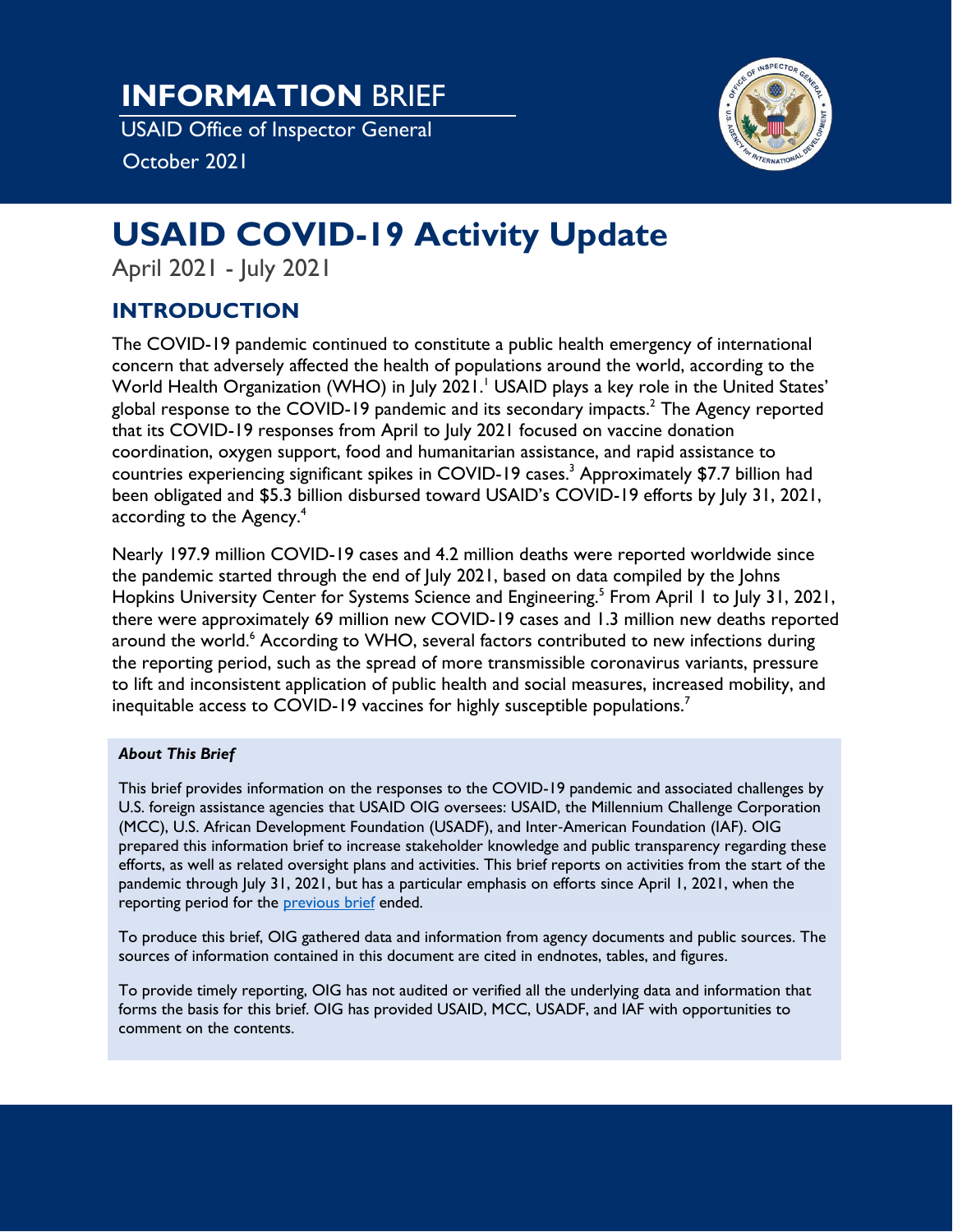### **Figure 1. New Confirmed COVID-19 Cases by Region, 7-Day Moving Average, April – July 2021**



Source: OIG analysis of data from USAID and Johns Hopkins University.

Globally, the number of new COVID-19 cases increased in April, then decreased for the next 2 months, and increased again in July, as Figure 1 shows. Regionally, countries in Asia experienced a wave of new cases in April and early May, while new cases increased in the sub-Saharan Africa region in June. In the Latin America and the Caribbean region, new cases increased from April through June. USAID stated that it responded to surges in COVID-19 cases in south Asia, sub-Saharan Africa, Haiti, and South America with programming to meet critical needs. $^8$  $^8$  For instance, the Agency procured and shipped \$20.5 million in commodities such as rapid detection tests, masks, face shields, pulse oximeters, and oxygen cylinders—in addition to transporting private sector donations of masks, protective goggles, and gloves to Bangladesh, India, Maldives, Nepal, Pakistan, and Sri Lanka.<sup>[9](#page-25-0)</sup>

# **USAID RESPONSE TO COVID-19**

In July 2021, the U.S. government published the "COVID-19 Global Response and Recovery Framework" (GRRF), a whole-of-government response plan to end the pandemic, mitigate its harms, support the global recovery, and strengthen pandemic threat readiness.<sup>[10](#page-25-0)</sup> USAID reported that it was developing a dashboard with the Centers for Disease Control and Prevention (CDC), in consultation with other interagency partners, that would feature highlevel, proxy metrics to track GRRF implementation (see callout box on the following page for the GRRF Objectives).<sup>[11](#page-25-0)</sup> The Agency stated the dashboard would be shared with the National Security Council (NSC) and the White House and that these metrics would enable the U.S. government to adjust interventions as the situation evolves. $12$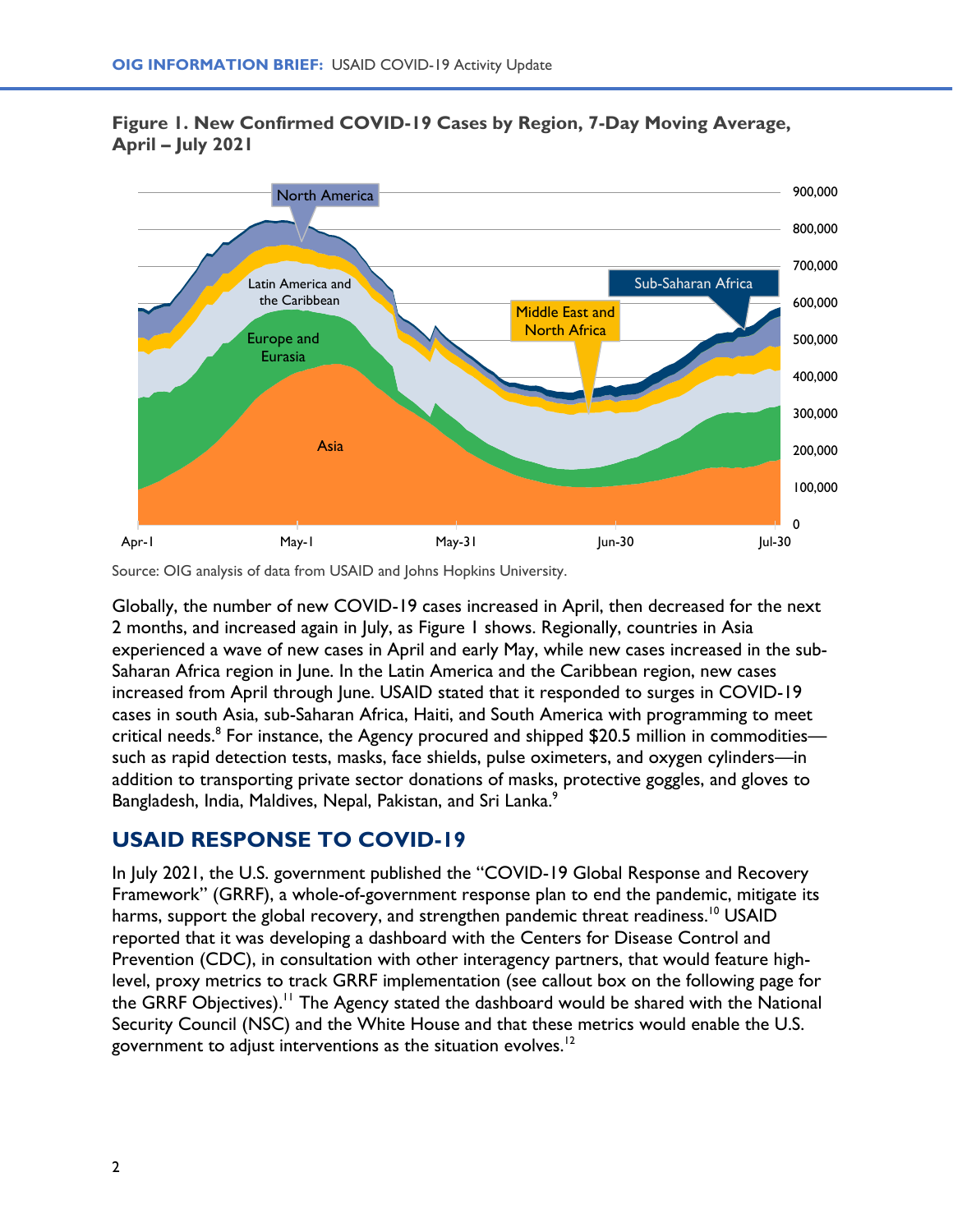#### **GRRF Objectives**

- 1. Accelerate widespread and equitable access to and delivery of safe and effective COVID-19 vaccinations.
- 2. Reduce morbidity and mortality from COVID-19, mitigate transmission, and strengthen health systems, including to prevent, detect, and respond to pandemic threats.
- 3. Address acute needs driven by COVID-19, mitigate household shocks, and build resilience.
- 4. Bolster economies and other critical systems under stress due to COVID-19 to prevent backsliding and enable recovery.
- 5. Strengthen the international health security architecture to prevent, detect, and respond to pandemic threats.

Source: "U.S. COVID-19 Global Response and Recovery Framework," July 2021.

Within USAID, the Bureau for Policy, Planning and Learning, along with the Bureau for Global Health and the Bureau for Humanitarian Assistance (BHA), are responsible for tracking GRRF implementation. [13](#page-25-0) The Agency plans to monitor related lines of effort through performance and management indicators that capture health, humanitarian, and development outputs and outcomes.[14](#page-25-0) In addition, USAID described plans to publish its own COVID-19 implementation plan to support the advancement of the GRRF; however, the plan had yet to be finalized and published.<sup>[15](#page-25-0)</sup>

USAID established the COVID-19 Program and Operations Strategy Task Force (CTF) in March 2021 to coordinate its COVID-19 response efforts, facilitate senior-level coordination, and represent the Agency in meetings with interagency and external partners. [16](#page-25-0) USAID described participating in several interagency groups to coordinate the U.S. government response during the reporting period. For example, USAID participated in NSC's COVID-19 meetings, collaborated with the CDC to discuss emerging hotspots and to coordinate support for vaccine

preparedness and delivery, and worked with the Departments of Health and Human Services, Treasury, and State to review U.S. efforts with financing and resource mobilization for the Access to COVID-19 Tools (ACT) Accelerator.<sup>[17](#page-25-0)</sup> USAID also described participating in several international groups working on the global pandemic response, such as WHO's Global Outbreak and Response Network COVID-19 technical partners; Gavi and the Quadrilateral Security Dialogue Vaccine Experts Group on global vaccination efforts; and the ACT Accelerator Facilitation Council Working Group for financing strategy and resource mobilization. [18](#page-25-0)

#### **USAID Operations and Implementers**

USAID submitted its reentry and post-reentry plan for domestic facilities to the Office of Management and Budget (OMB) in July 2021 and revised its COVID-19 safety plan and domestic workplace guidelines to conform to CDC guidance.<sup>[19](#page-25-0)</sup> In May 2021, the Agency removed mask wearing requirements for fully vaccinated staff and visitors in USAID facilities in response to updated CDC guidance, but individuals who were not fully vaccinated were still required to wear masks in USAID facilities.<sup>[20](#page-25-0)</sup> USAID later revised this guidance in alignment with changes to CDC guidance at the end of July 2021 to require all staff and visitors to wear masks in public and shared spaces in USAID domestic facilities at all times, regardless of vaccination status. $^{21}$  $^{21}$  $^{21}$  Moreover, the Agency announced that all Federal employees and onsite contractors would need to attest to their vaccination status in accordance with the President's July 29, 2021, order. $^{22}$  $^{22}$  $^{22}$ 

Overseas, USAID stated that some of the common challenges faced by missions included travel and movement restrictions, operational disruptions from post-specific evacuations, and staffing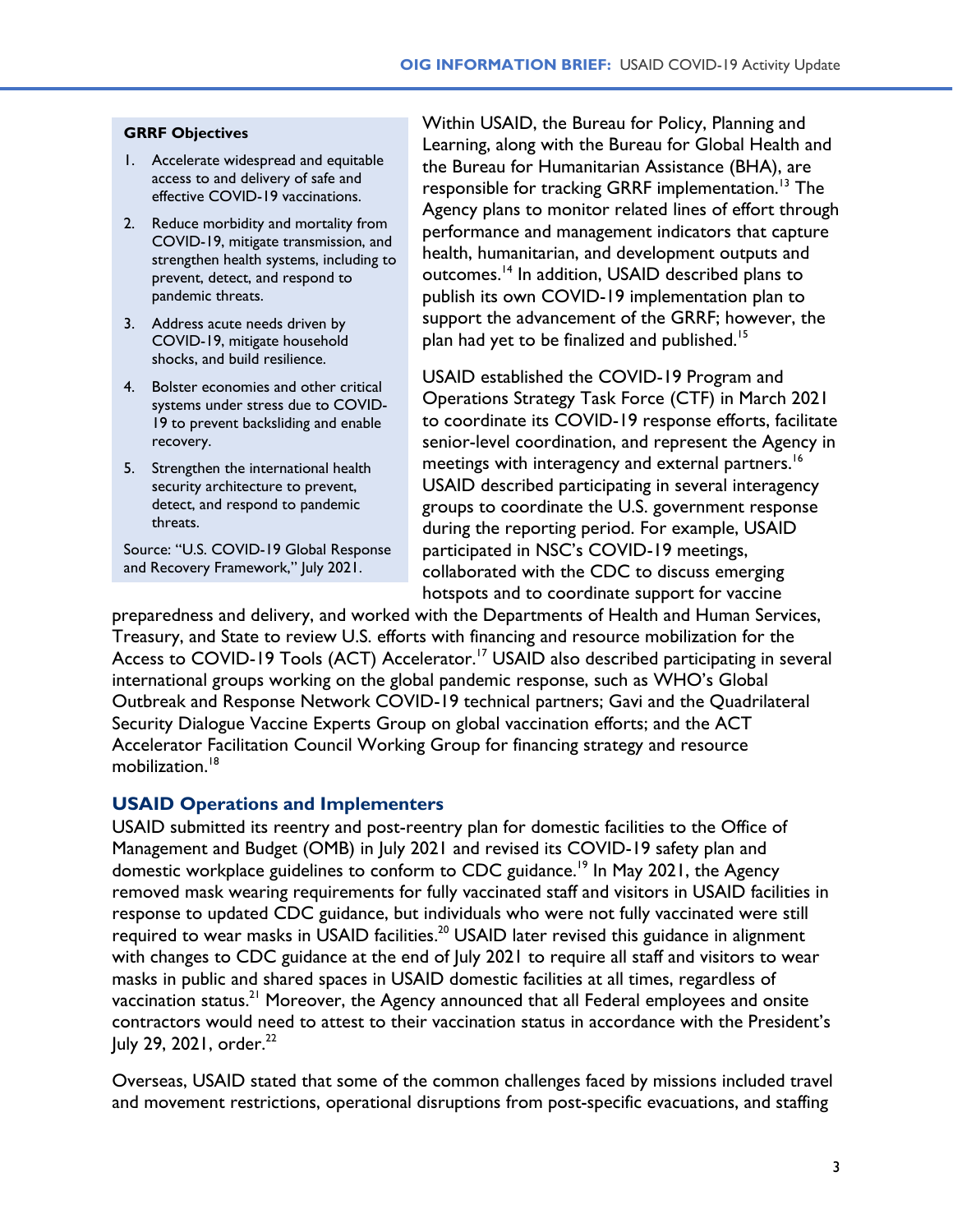gaps due to personnel and family medical emergencies and from limits on transition of personnel.<sup>[23](#page-25-0)</sup> Despite these challenges, the Agency stated that missions were able to adapt their operations with existing tools and lessons learned over the past 16 months.<sup>[24](#page-25-0)</sup> Moreover, USAID reported convening a surge response team in April 2021 to support missions in countries with rising COVID-19 cases—for example, in India and Namibia.<sup>[25](#page-25-0)</sup> Support from the surge response team included filling personnel gaps in operations, providing staff care services to employees and their families, assisting with operating expenses and mission operations, providing evacuation guidance and support, and other mission-specific needs.<sup>[26](#page-25-0)</sup>

The Agency conducted a worldwide survey of its implementers from March 25 to April 9, 2021, and received responses from 351 organizations.<sup>[27](#page-25-0)</sup> The results indicated improvements in the operating environment when compared to May 2020 survey results, with more implementers reporting their operations as returning to status quo and fewer implementers characterizing their operations as significantly challenging.[28](#page-25-0) In addition, implementers reported expatriate staff slowly returning to operations overseas, as well as slight improvements in their ability to interact with stakeholders in the Asia, Europe and Eurasia, and Latin America and the Caribbean regions.<sup>[29](#page-25-0)</sup> However, Agency analysis of the survey data indicated that implementers' stakeholder interaction and activity monitoring abilities in the Africa region barely changed since the May 2020 survey, while stakeholder interaction was more challenging but monitoring activities slightly improved for implementers in the Middle East region.<sup>[30](#page-25-0)</sup>

For USAID implementers, access to COVID-19 vaccines was a primary concern.<sup>[31](#page-25-0)</sup> They also noted other challenges such as monitoring programs in the face of restricted mobility, staff safety due to crime rates, and the need for additional guidance on in-country programming, monitoring and evaluation, and audit expectations.<sup>[32](#page-25-0)</sup> To support access to COVID-19 vaccines for implementers' overseas staff, USAID reported that it was reviewing several options and that it was engaging with the Department of State, Department of Defense, and OMB on the issue of allowing implementers to procure vaccines for staff and beneficiaries.<sup>[33](#page-25-0)</sup> At the end of April 2021, USAID also rescinded its guidance issued last year that required implementers to seek approval for procuring certain essential medical supplies, such as personal protective equipment, with USAID funds.<sup>[34](#page-25-0)</sup> As a result, implementers could procure and source personal protective equipment and previously designated covered material without prior approval, according to USAID.<sup>[35](#page-25-0)</sup>

#### **USAID Efforts to Counter Chinese and Russian Influence and Disinformation**

With the global economy weakened, national government systems tested, and democratic institutions strained from the pandemic, the Agency described efforts by the People's Republic of China and the Russian Federation to leverage the crisis to exert their influence abroad.<sup>[36](#page-25-0)</sup> The Agency estimated that in June 2021, Chinese vaccines were being used in over 90 countries and the Russian vaccine in over 50 countries.<sup>[37](#page-26-0)</sup> To assist countries with their COVID-19 response, the Agency reported providing countries with access to COVID-19 vaccines, medical equipment, and commodities, as well as supporting efforts to strengthen health infrastructure, develop response and vaccination plans, train healthcare workers, and bolster economies.<sup>[38](#page-26-0)</sup> In addition, the U.S. government contributed \$4 billion to Gavi for international COVID-19 vaccine procurement and delivery through the COVAX Advance Market Commitment—a global initiative to procure vaccines for low- and middle-income countries—and committed to donating vaccines to countries as well.<sup>[39](#page-26-0)</sup> According to USAID, no U.S. contributions to COVAX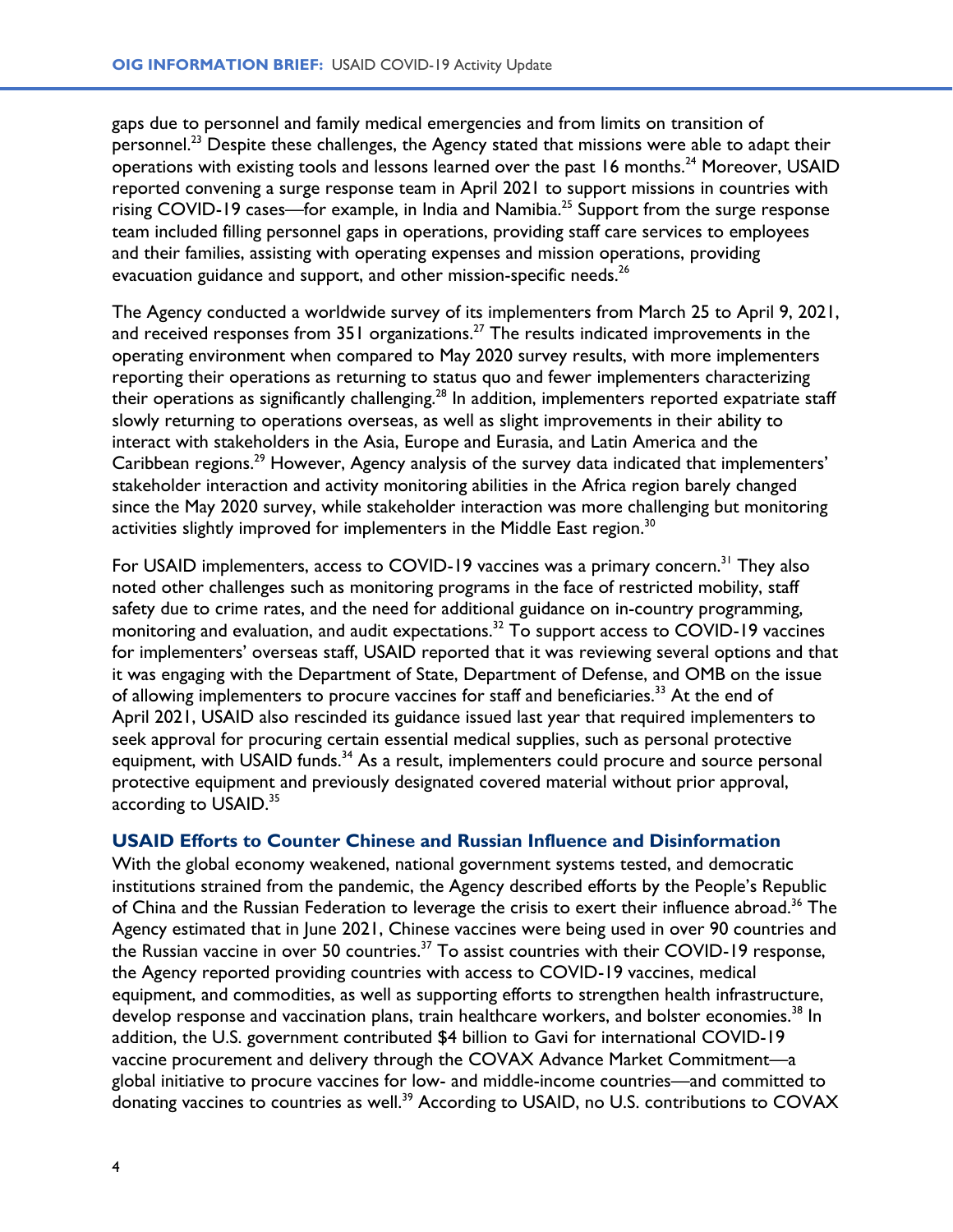were used to purchase vaccines made in China as U.S. funds had already been allocated prior to COVAX's purchasing agreement for Chinese vaccines. [40](#page-26-0) The Agency stated it was providing technical assistance for COVID-19 vaccine readiness and delivery regardless of the type of vaccine a country uses, but that it had taken special precautions to avoid any perception that it was endorsing a specific vaccine, particularly those not approved by WHO, the U.S. Food and Drug Administration, or other stringent regulatory authorities.<sup>[41](#page-26-0)</sup>

To counter disinformation emanating from the People's Republic of China, USAID stated its approach was to avoid giving legitimacy to state-run propaganda on vaccines and instead focused on fostering local actors' capacity to combat harmful narratives. [42](#page-26-0) Meanwhile, USAID reported that its Countering Malign Kremlin Influence (CMKI) Development Framework and programs in several Europe and Eurasian countries address pandemic-linked malign influence.<sup>[43](#page-26-0)</sup> The Agency reported that through CMKI's pillar for economic development, approximately \$10 million was provided to businesses in Italy to increase medical equipment and supply production for COVID-19 to reduce the country's need for Russian donations.<sup>[44](#page-26-0)</sup> Additionally, USAID highlighted the provision of \$5 million for local civil society and media groups to combat pandemic-related disinformation throughout the Europe and Eurasia region, as well as to strengthen the legitimacy of media and make them less susceptible to Russian influence.<sup>[45](#page-26-0)</sup> Lastly, the Agency highlighted its Breakthrough ACTION project to track and analyze COVID-19 rumors in several countries and provide data to national COVID-19 coordination teams. [46](#page-26-0)

# **STATUS OF USAID COVID-19 FUNDING**

USAID's investment for COVID-19 efforts totaled approximately \$10.9 billion by the end of July 2021, which included nearly \$10.2 billion appropriated by Congress for COVID-19 response efforts, \$100 million in prior year funding transferred to the Emergency Reserve Fund (ERF), \$40 million repurposed from fiscal year 2015 Ebola funds, and the redirection of \$650 million from existing development programs, according to the Agency.<sup>[47](#page-26-0)</sup> As Table I shows, USAID reported obligating nearly \$7.7 billion (75 percent) and disbursing \$5.3 billion (51 percent) in appropriated prior year and supplemental funds—excluding reprogrammed or redirected funds—toward COVID-19 efforts, as of July 31, 2021. Excluding the \$2 billion contribution to Gavi during the reporting period, the Agency reported \$2.4 billion in new obligations and \$[48](#page-26-0)1.3 million in new disbursements from April 1 to July 31, 2021.<sup>48</sup>

| <b>Table 1. Status of USAID COVID-19 Funds (in Millions), as of July 31, 2021</b> |                                            |                     |                  |                  |  |
|-----------------------------------------------------------------------------------|--------------------------------------------|---------------------|------------------|------------------|--|
| <b>Account</b>                                                                    | <b>Funding Source</b>                      | <b>Appropriated</b> | <b>Obligated</b> | <b>Disbursed</b> |  |
| Economic Support Fund (ESF)                                                       | P.L. 116-123 <sup>a</sup>                  | \$250.0             | \$237.9          | \$127.6          |  |
|                                                                                   | $P.L.$ 117-2                               | \$3,995.0           | \$1,890.0        | \$42.8           |  |
| Global Health Programs (GHP)                                                      | P.L. $116-123b$                            | \$435.0             | \$420.5          | \$286.5          |  |
|                                                                                   | P.L. 116-260                               | \$4,000.0           | \$4,000.0        | \$4,000.0        |  |
|                                                                                   | Prior Year Funding<br>(transferred to ERF) | \$63.0              | \$62.0           | \$57.1           |  |
| International Disaster Assistance                                                 | $P.L.$ $  16 - 123$                        | \$300.0             | \$300.0          | \$258.3          |  |
| (IDA)                                                                             | P.L. 116-136                               | \$258.0             | \$258.0          | \$224.0          |  |
|                                                                                   | Prior Year Funding<br>(transferred to ERF) | \$37.0              | \$37.0           | \$20.1           |  |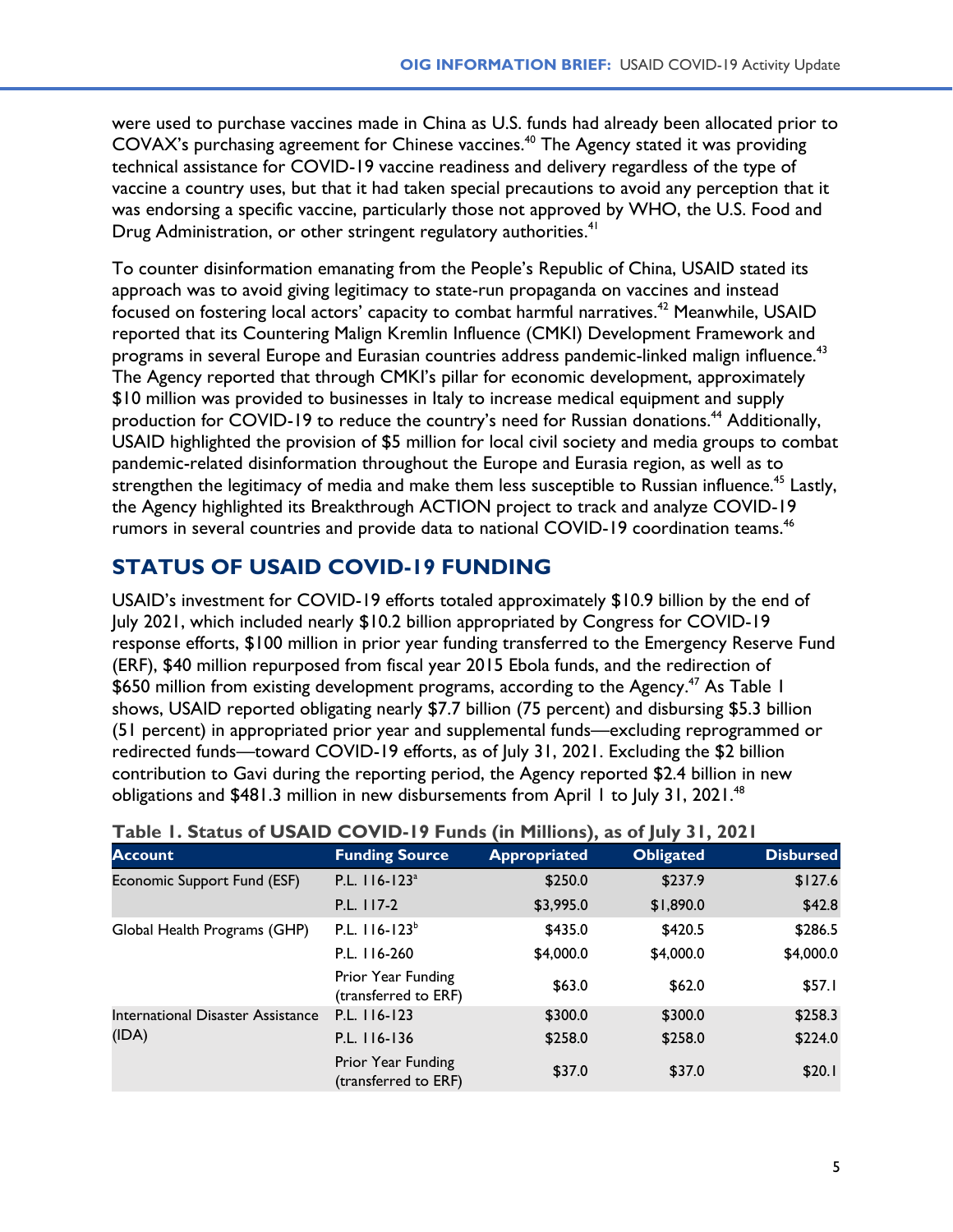<span id="page-5-0"></span>

| <b>Account</b>                              | <b>Funding Source</b> | <b>Appropriated</b> | <b>Obligated</b> | <b>Disbursed</b> |
|---------------------------------------------|-----------------------|---------------------|------------------|------------------|
| International Food Assistance<br>(Title II) | P.L. 117-2            | \$800.0             | \$422.8          | \$225.5          |
| <b>Operating Expenses</b>                   | $P.L.$ $116-136$      | \$95.0              | \$59.7           | \$48.4           |
|                                             | $P.L.$ 117-2          | \$41.0              | $\blacksquare$   |                  |
| Total (all accounts) $c$                    |                       | \$10,274.0          | \$7,687.9        | \$5,290.3        |

<sup>a</sup> Of the \$250 million appropriated for ESF in Public Law 116-123, \$7 million was to be transferred to USAID operating expenses. Of the \$7 million appropriated for USAID operating expenses, \$7 million had been obligated and \$5.9 million disbursed. USAID also transferred \$3.7 million to the State Department.

<sup>b</sup> Of the \$435 million appropriated for GHP, no less than \$200 million was to be transferred and merged with ERF. Of that \$200 million, \$185.5 million had been obligated and \$111.8 million disbursed.

<sup>c</sup> The total does not include \$40 million repurposed from fiscal year 2015 Ebola funds and \$650 million in reprogrammed or redirected funds within existing mechanisms to respond to the COVID-19 pandemic. Source: USAID. Reported funding is based on information received from USAID officials and has not been audited by OIG.

Of the \$1.34 billion in supplemental funding appropriated from the Coronavirus Preparedness and Response Supplemental Appropriations Act (Public Law 116-123, March 6, 2020) and the Coronavirus Aid, Relief, and Economic Security Act (P.L. 116-136, March 27, 2020), approximately \$1.28 billion (96 percent of the appropriated funds) had been obligated and \$950.7 million (71 percent) disbursed.<sup>[49](#page-26-0)</sup> Figure 2 shows that all \$558 million in COVID-19 supplemental International Disaster Assistance (IDA) funds had been obligated, while \$420.5 million in Global Health Programs (GHP) funds—including the transfers to ERF—and \$237.9 million in Economic Support Funds (ESF) had been obligated by the end of the reporting period.

#### **Figure 2. Status of USAID 2020 COVID-19 Supplemental Funds (P.L. 116-123 and P.L. 116-136), by Account (in Millions), as of July 31, 2021**



Source: Reported funding is based on information received from USAID officials and has not been audited by OIG.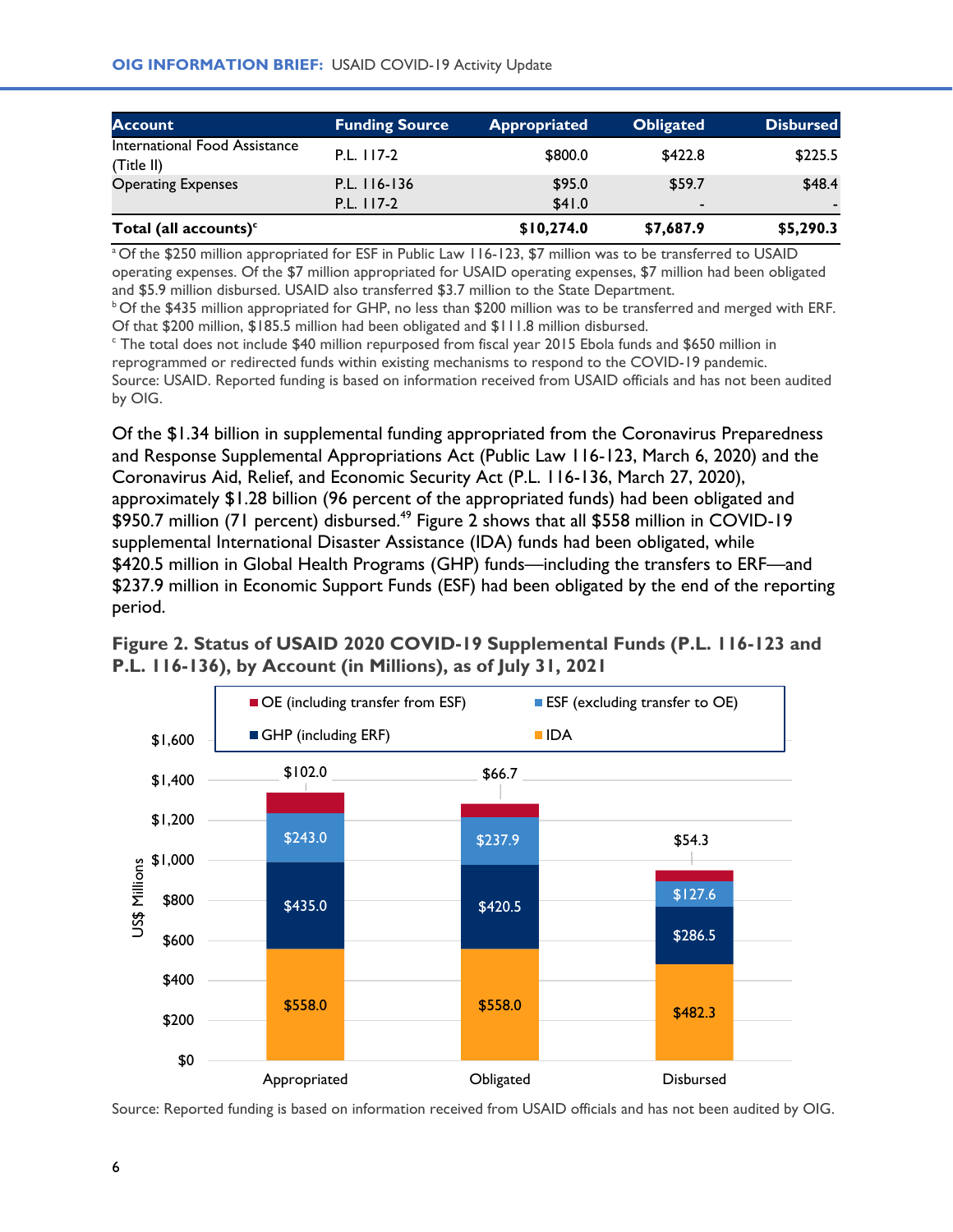Congress appropriated \$4 billion in the Consolidated Appropriations Act, 2021 (P.L. 116-260, December 27, 2020) for international COVID-19 vaccine procurement and delivery.<sup>[50](#page-26-0)</sup> USAID reported that \$2 billion had been obligated in July 2021, completing the obligation of the entire appropriated amount.<sup>[51](#page-26-0)</sup>

Of the approximately \$4.8 billion appropriated by Congress in the American Rescue Plan Act of 2021 (P.L. 117-2, March 11, 2021), approximately \$2.3 billion (48 percent of the appropriated funds) had been obligated and  $$268.3$  million (6 percent) disbursed.<sup>[52](#page-26-0)</sup> Figure 3 shows the breakdown of American Rescue Plan (ARP) funds by types of assistance. More than \$1.6 billion had been obligated for international disaster relief, health, and emergency food security activities, and \$422.8 million in Title II funds for food assistance. USAID also reported \$250 million had been obligated for global health activities.

**Figure 3. Status of USAID COVID-19 ESF and Title II Funding from American Rescue Plan Act (in Millions), as of July 31, 2021**



Source: Reported funding is based on information from USAID officials and has not been audited by OIG.

According to the Agency, approximately \$5.8 billion (98.3 percent) of total obligations went to existing international implementers and \$12.9 million (0.2 percent) went to international implementers that are new during this current fiscal year and have not received any funding from USAID in the past 5 years.<sup>[53](#page-26-0)</sup> Existing local prime implementers received a total of \$88 million while \$2.4 million went to new local implementers.<sup>[54](#page-26-0)</sup> The Agency noted that these figures do not capture sub-grants and sub-awards to local implementers.<sup>[55](#page-26-0)</sup>

### **Planning and Approval Process for American Rescue Plan COVID-19 Funds**

According to USAID, the allocation and prioritization of ARP funds aligns with the GRRF and its five objectives, additional analyses are considered in determining funding allocations, and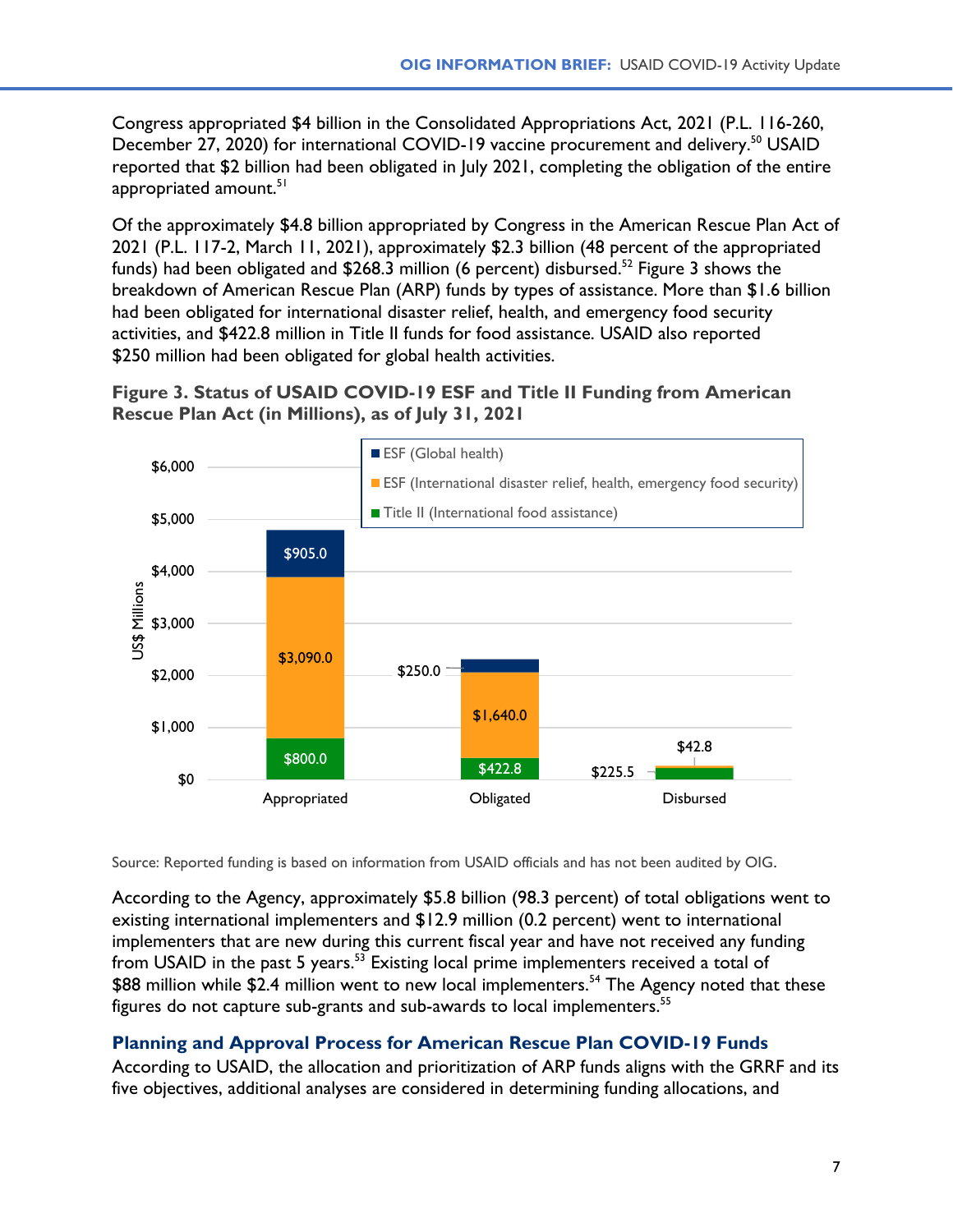allocations are reviewed internally and discussed with interagency partners (see Table 2).<sup>[56](#page-26-0)</sup> The proposed allocations are subsequently presented to USAID leadership and approval is obtained from the State Department via action memo.<sup>[57](#page-26-0)</sup> USAID also stated that a difference in the planning process between the current and previous administrations is in the approach to working with the international community.<sup>[58](#page-26-0)</sup> Under the previous administration, the Agency reported that policy decisions were constrained by the prohibition on full engagement with WHO, the international organization leading the global COVID-19 response.<sup>[59](#page-26-0)</sup>

| ı ullus                                             |                                                                                                                                                                                                              |                                                                                                                                                                             |
|-----------------------------------------------------|--------------------------------------------------------------------------------------------------------------------------------------------------------------------------------------------------------------|-----------------------------------------------------------------------------------------------------------------------------------------------------------------------------|
| Type of assistance:                                 | <b>Analyses included:</b>                                                                                                                                                                                    | Reviews by and consultations with:                                                                                                                                          |
| Humanitarian<br><b>Assistance</b>                   | Country-level assessments of existing and<br>$\bullet$<br>projected humanitarian needs<br>Funding landscape and other donor plans<br>$\bullet$<br>U.S. government policy priorities<br>$\bullet$             | BHA budget evaluation team<br>$\bullet$<br><b>BHA</b> front office<br>$\bullet$<br><b>CTF</b><br>$\bullet$<br>Regional bureaus<br>$\bullet$                                 |
| <b>Disaster Relief and</b><br><b>Rehabilitation</b> | Local needs and partner government<br>$\bullet$<br>requests<br>Existing Agency programming, other<br>٠<br>efforts, and partner activities                                                                    | USAID's technical experts<br>$\bullet$<br>Regional bureaus<br>$\bullet$<br>Interagency partners<br>$\bullet$                                                                |
| <b>Health</b>                                       | Epidemiological and health systems<br>$\bullet$<br>indicators (e.g., COVID-19 cases,<br>immunization rates, Global Health Security<br>Index scores)<br>Input from regional bureaus and missions<br>$\bullet$ | <b>CTF</b><br>Regional bureaus<br>$\bullet$<br>State Department (Office of Foreign<br>$\bullet$<br>Assistance, COVID-19 coordinator,<br>and regional bureaus)<br><b>OMB</b> |

|              | Table 2. Planning and Allocation Process for American Rescue Plan COVID-19 |  |  |  |  |
|--------------|----------------------------------------------------------------------------|--|--|--|--|
| <b>Funds</b> |                                                                            |  |  |  |  |

Note: USAID did not provide information on how it planned and allocated ARP funds for economic and stabilization efforts. Source: USAID.

By the end of July 2021, USAID reported that Agency leadership and the State Department's Office of Foreign Assistance had approved nearly \$2.4 billion in ARP funds, including \$1.5 billion for Pfizer COVID-19 vaccine procurement and \$367.5 million to address surging COVID-19 cases in 19 countries.<sup>[60](#page-26-0)</sup> The latest tranche of ARP funds—totaling \$17.5 million for Haiti and South America—was approved by Agency leadership on July 16, 2021, and by the State Department's Office of Foreign Assistance on July 21, 2021.<sup>[61](#page-26-0)</sup>

The Agency allocated and approved COVID-19 funds incrementally in tranches that correspond to changes in needs, priorities, and pandemic circumstances. A comparison of how long it took USAID to approve COVID-19 funds in 2020 versus 2021 follows: According to the Agency, the first tranche of ARP funds—\$210 million for India and Nepal—was approved internally on April 29, 2021, or 49 days after the legislation was enacted on March 11, 2021.<sup>[62](#page-26-0)</sup> By comparison, the first tranche from the 2020 supplemental funds was approved by Agency leadership on March 26, 2020, or 20 days after the Coronavirus Preparedness and Response Supplemental Appropriations Act was enacted on March 6, 2020.<sup>[63](#page-26-0)</sup> At the 100-day mark after the respective pieces of legislation were signed, USAID had approved \$315 million in ARP funds in 2021 compared to \$993.6 million in COVID-19 supplemental funds in 2020, or 7 percent versus 80 percent of the appropriated funds, respectively, excluding operating expenses. At 120 days, the approved amount had increased to \$2.3 billion (49 percent) for ARP funds and \$1.1 billion (92 percent) for 2020 COVID-19 supplemental funds. In terms of the amount of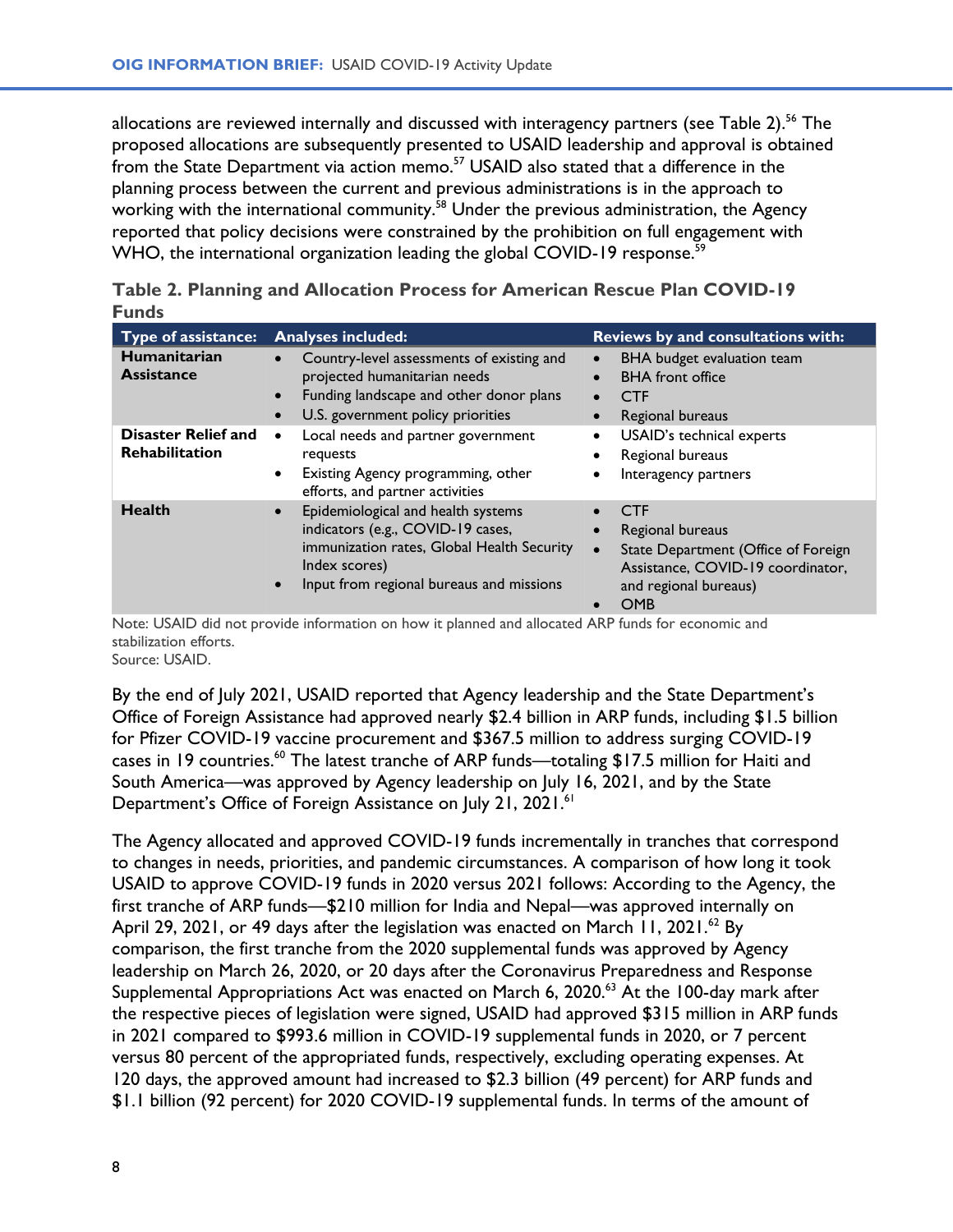time for more than \$500 million and \$1 billion to be approved, the Agency took 56 days and 102 days to approve more than \$500 million in COVID-19 supplemental funds in 2020 and ARP funds in 2021, respectively, while approval of more than \$1 billion took 103 days for 2020 supplemental funds and 119 days for 2021 ARP funds.

# **USAID HEALTH EFFORTS**

According to USAID, its Bureau for Global Health provided health assistance to more than 100 countries to prevent, prepare for, and respond to the pandemic.<sup>[64](#page-26-0)</sup> Prevention activities highlighted by the Agency during the reporting period included collaboration with the telecommunication company Airtel in Nigeria to disseminate daily COVID-19 mitigation messages on topics such as social distancing and safe hygiene practices to more than 1 million people, and its implementer in Vietnam training 373 healthcare workers from 60 health facilities on COVID-19 infection prevention and control.<sup>[65](#page-26-0)</sup> The Agency also reported collaborating with the University of Melbourne in Australia to help health facilities in Laos prepare for surges of patients through remote training of trainers on clinical oxygen therapy.<sup>[66](#page-26-0)</sup> Response activities described by USAID included procuring diagnostic equipment for laboratories in Afghanistan, strengthening contact tracing and surveillance capacities in Ethiopia, and supporting disease surveillance and response units to monitor COVID-19 in all 158 districts in Pakistan.<sup>[67](#page-26-0)</sup>

**Figure 4. Countries Receiving Ventilators and Oxygen Support from USAID, as of July 31, 2021**



Note: The boundaries used on this map do not imply official endorsement or acceptance by the U.S. government. Appendix A lists the countries receiving ventilators, oxygen support, or both. Source: OIG analysis of data from USAID.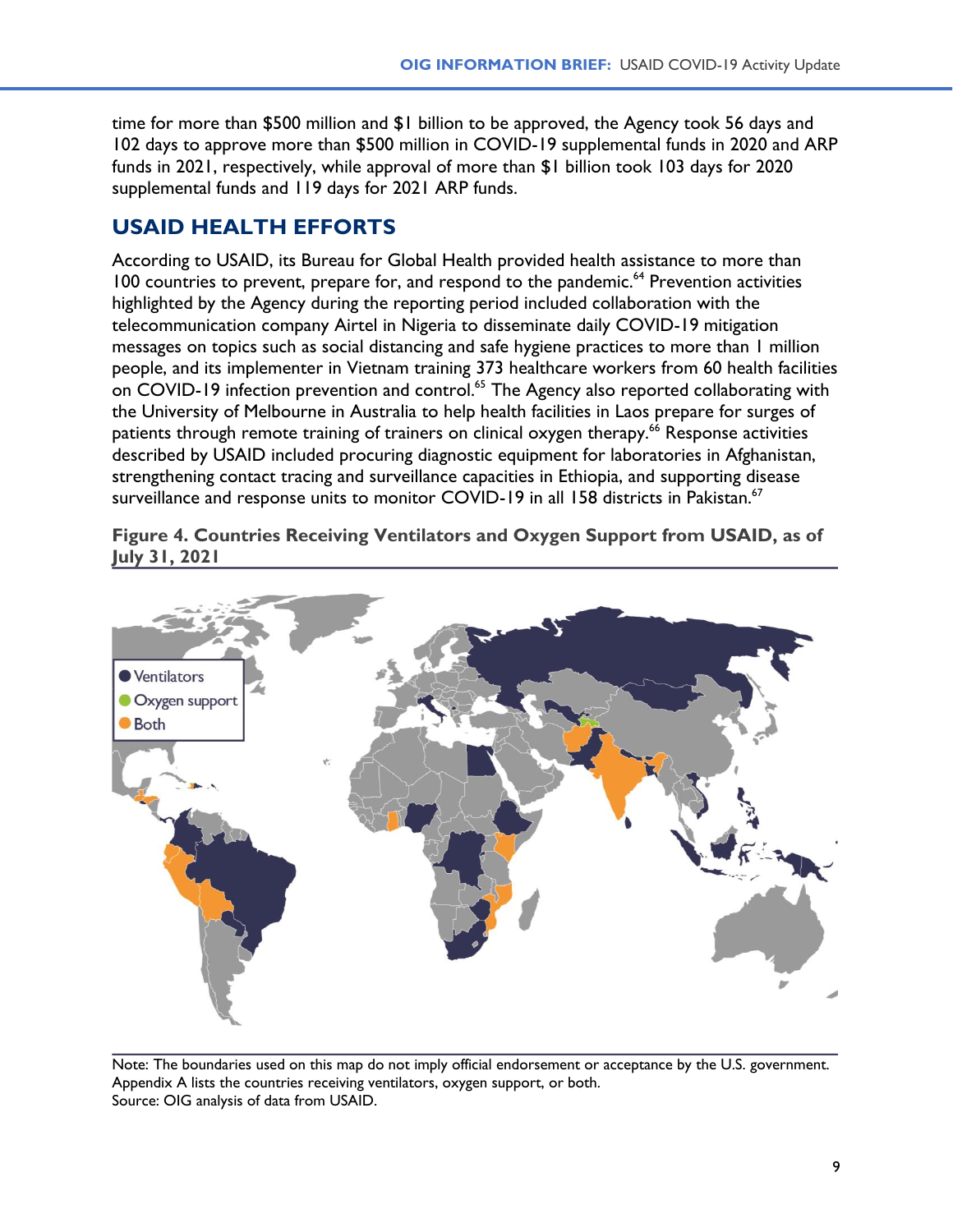Figure 4 displays the countries that received oxygen support and/or donated ventilators. USAID stated that 44 countries requested and 12 countries received oxygen support by the end of the reporting period.<sup>[68](#page-26-0)</sup> The oxygen support included procuring bulk liquid oxygen in Colombia, facilitating the filling of oxygen cylinders in Haiti, and installing oxygen-generating plants and fixing broken equipment in India.<sup>[69](#page-26-0)</sup> Through April 2021, USAID donated and delivered 4,555 oxygen concentrators for managing severely ill COVID-19 patients.<sup>[70](#page-26-0)</sup> However, 704 oxygen concentrators delivered to India were recalled due to incorrect specifications from the Department of Defense's Defense Logistics Agency procurement process, according to the Agency.<sup>[71](#page-26-0)</sup> Of the units recalled, 478 were under India Mission custody and 2 facilities kept 76 units, as of the end of July.<sup>[72](#page-26-0)</sup> The Agency also reported delayed deliveries of oxygen equipment due to global demand and disruptions to global supply chains and shipping, as well as difficulties aligning oxygen equipment delivery with demand due to unpredictable shifts in the intensity of the COVID-19 outbreak.[73](#page-26-0) As a result, USAID stated that its technical approach for countries experiencing oxygen shortages focused on leveraging existing oxygen capacity.<sup>[74](#page-26-0)</sup>

USAID also reported operational issues with 57 donated ventilators in 6 countries during the reporting period, many of which were in Ecuador (18 units) and Uzbekistan (26 units).<sup>[75](#page-26-0)</sup> The problematic ventilators were assessed by contracted service providers and were, or in the process of being, either repaired or replaced by the manufacturer at no cost to USAID or the recipient country, according to the Agency.<sup>[76](#page-26-0)</sup> USAID also reiterated that it was tracking the delivery and functionality of donated ventilators, but not how many were being used nor the number of patients using them.<sup>[77](#page-26-0)</sup>

#### **International Access to COVID-19 Vaccines**

Vaccines are vital tools to limit the spread of COVID-19, according to USAID, and improving vaccine supply to low-income countries is a high-impact and life-saving investment.<sup>[78](#page-26-0)</sup> USAID obligated \$4 billion to Gavi for COVID-19 vaccine procurement and delivery through COVAX, a global pooled procurement alliance for vaccines.<sup>[79](#page-26-0)</sup> In April 2021, a spike in COVID-19 cases in India prompted a vaccine supplier to COVAX, the Serum Institute of India, to prioritize vaccines for domestic consumption; by the end of June 2021, 550 million fewer doses than expected were delivered to low- and middle-income countries that were to receive vaccines through COVAX, according to media reports.<sup>[80](#page-27-0)</sup> COVAX had expected as many as 1.5 billion doses—enough doses for the 92 countries covered by the COVAX Advance Market Commitment to vaccinate 20 percent of the countries' population—to be available by the end of 2021, but a media report calculated that Gavi reduced forecasts for end-of-year deliveries by 405 million doses.<sup>[81](#page-27-0)</sup>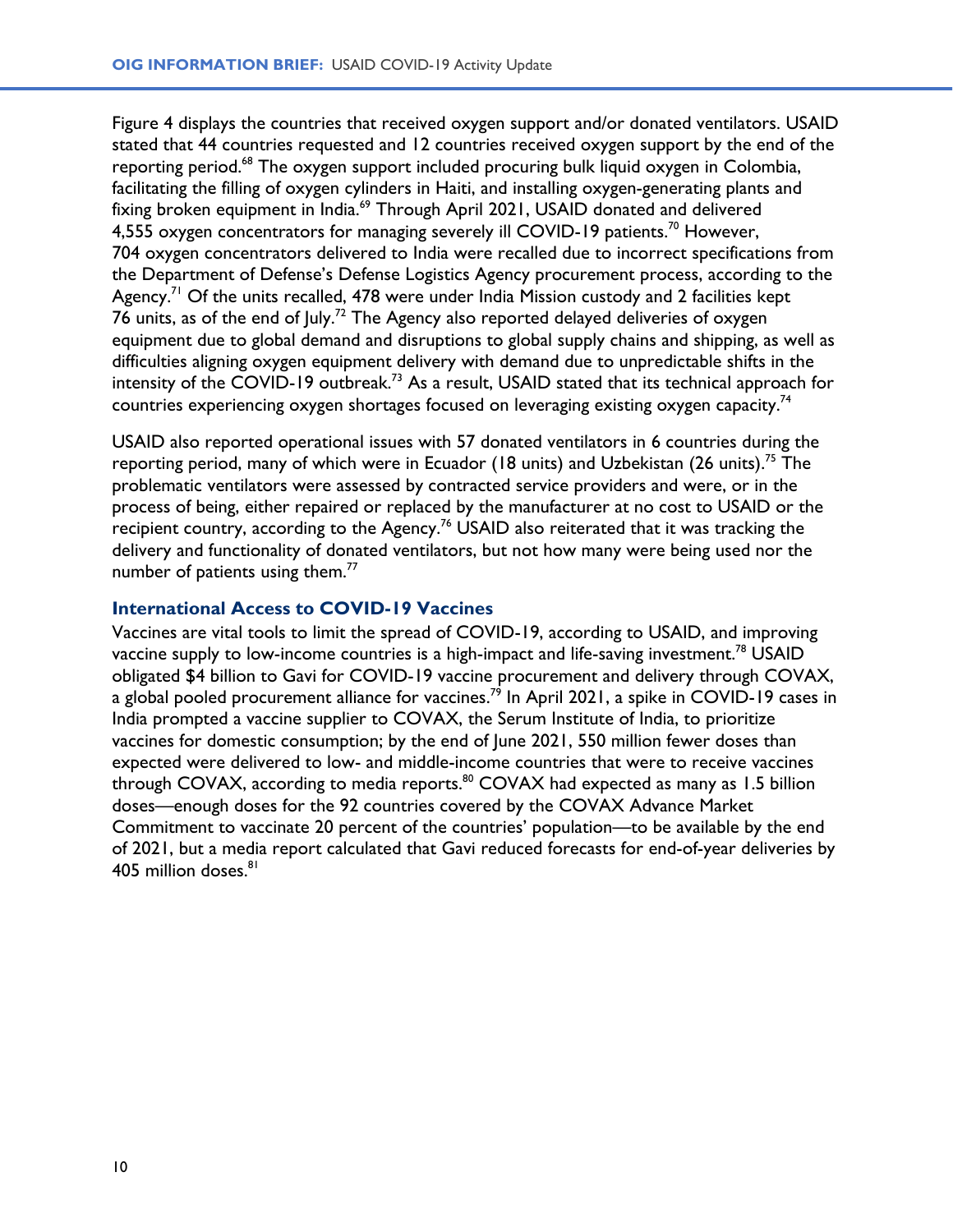

*Two million doses of COVID-19 vaccines donated by the United States arrive in Vietnam. Photo: USAID Vietnam via Flickr, U.S. Embassy Hanoi (July 10, 2021).*

In May 2021, the U.S. government announced that it would donate and send 80 million surplus COVID-19 vaccine doses to countries by the end of June  $2021.^{82}$  $2021.^{82}$  $2021.^{82}$  However, only 21 million doses were delivered by that deadline, according to USAID.<sup>[83](#page-27-0)</sup> The Agency reported that it had limited input into decisions about the allocation of vaccine donations and that the shipment process was managed by the White House COVID-19 Task Force and NSC.<sup>[84](#page-27-0)</sup> Similar to its other vaccine work, USAID stated that it would rely on national monitoring systems in recipient countries to track donated vaccines before their expiration and to prevent theft and diversion, and the Agency had not developed separate systems for these purposes.<sup>[85](#page-27-0)</sup> According to the White House, a total of 110 million doses had been donated and delivered to 65 countries by August 3, 2021 (see Figure 5).<sup>[86](#page-27-0)</sup>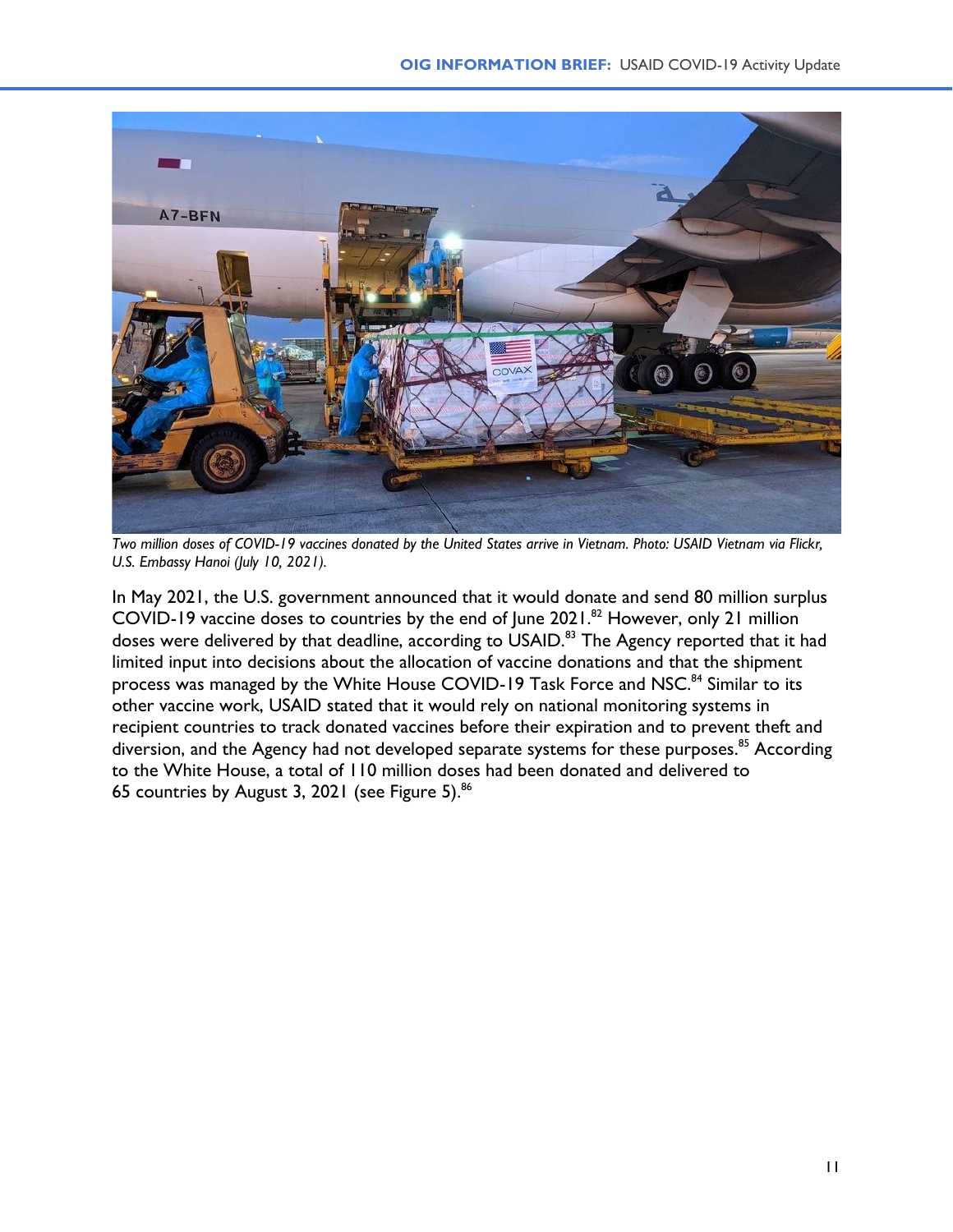

**Figure 5. Countries Receiving COVID-19 Vaccines Donated by the U.S. Government, as of August 3, 2021**

Note: The boundaries used on this map do not imply official endorsement or acceptance by the U.S. government. Appendix B includes a full list of country names and number of vaccine doses donated. Source: OIG analysis of White House data.

In June 2021, the U.S. government pledged to purchase and donate 500 million Pfizer vaccine doses to be delivered to 92 COVAX Advance Market Commitment countries and the African Union starting in August 2021.<sup>[87](#page-27-0)</sup> The cost of the Pfizer vaccine donation was \$3.5 billion, according to USAID, of which \$1.5 billion would be funded from the ARP and \$2 billion of non-appropriated funds from Gavi.<sup>[88](#page-27-0)</sup> The CTF executive director stated in a media report that USAID shifted some vaccine distribution funding to procure the donated vaccines.<sup>[89](#page-27-0)</sup> According to another media report, the U.S. government paid the not-for-profit rate of \$7 per dose for the donated Pfizer vaccine—approximately a third of the \$19.50 unit price the U.S. government paid in its initial Pfizer contract for vaccines given to Americans.<sup>[90](#page-27-0)</sup>

USAID had obligated \$75 million to support country readiness and delivery of COVID-19 vaccines across 47 countries and two regional missions by the end of July 2021.<sup>[91](#page-27-0)</sup> In missions without health offices, the Agency reported that COVID-19 readiness activities were programmed through international organizations such as WHO and UNICEF.<sup>[92](#page-27-0)</sup> According to USAID, its implementers provided vaccination communication and promotion, health services, and monitoring of adverse events following immunization.<sup>[93](#page-27-0)</sup>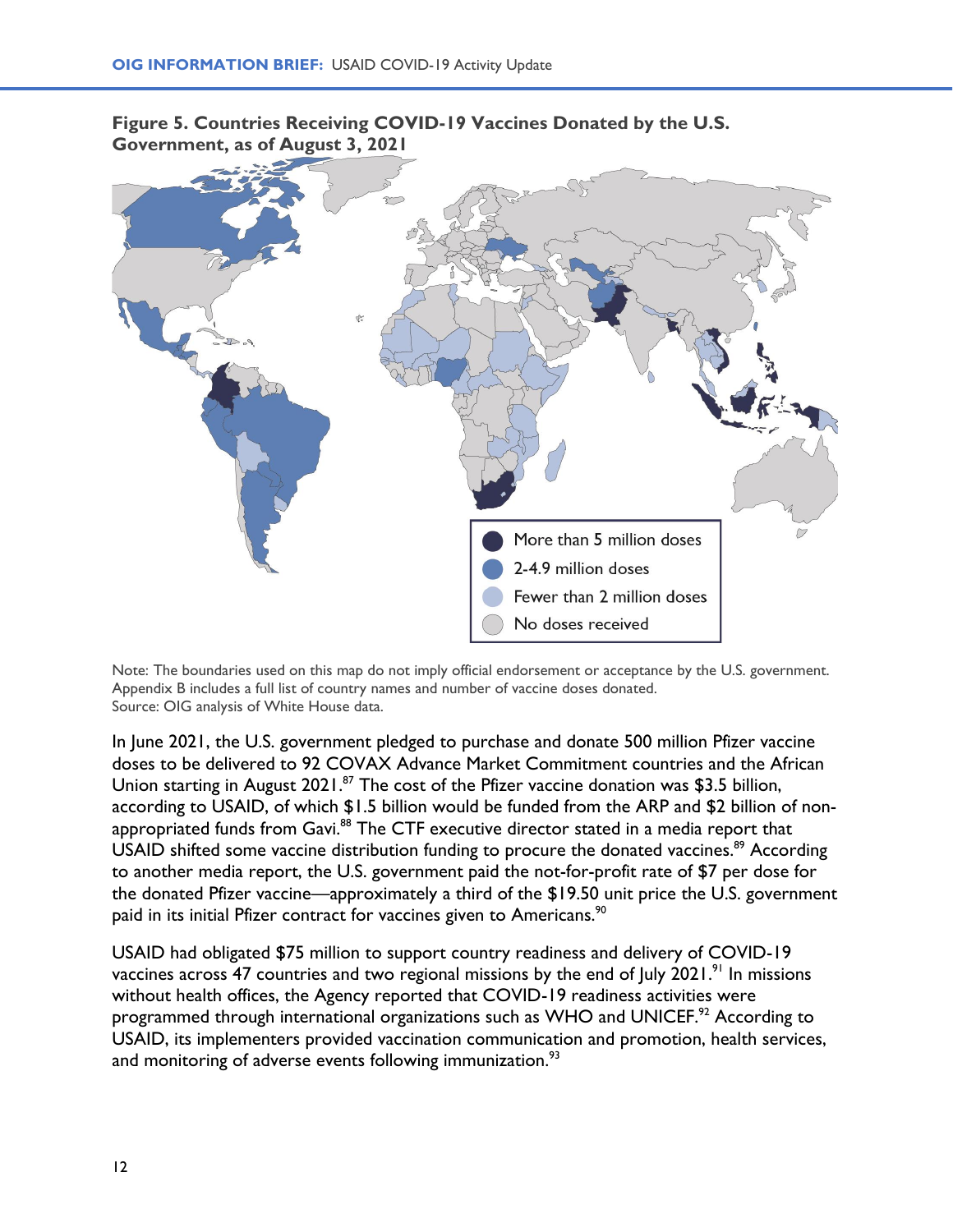USAID prioritized the following activities to facilitate successful and equitable COVID-19 vaccine delivery:

- 1. Policy, planning, and coordination
- 2. Pharmacovigilance and monitoring adverse events
- 3. Supply chain and logistics
- 4. Service delivery
- 5. Human resource for health
- 6. Communications and advocacy
- 7. Community engagement and demand generation
- 8. Monitoring, evaluation, and health information systems Source: USAID

USAID described numerous challenges during the reporting period in assisting countries with COVID-19 vaccine readiness, such as limited supply of vaccines in the first half of 2021, ultra-cold chain requirements for certain vaccines, outreach to new populations, and vaccine hesitancy.<sup>[94](#page-27-0)</sup> Media reports also cited countries' difficulties planning and funding in-country vaccine rollout, including buying fuel to transport vaccines, training healthcare workers on vaccine administration, and communication and outreach.<sup>[95](#page-27-0)</sup> According to a media report, 450,000 COVID-19 vaccine doses expired and were destroyed in 9 African countries by mid-July because the vaccines were not administered quickly enough due to shipment delays, challenges in planning incountry logistics, and vaccine hesitancy. [96](#page-27-0) A review of published studies on vaccination acceptance rates noted that low rates of vaccine acceptance in some regions could hamper global efforts to control the pandemic.<sup>[97](#page-27-0)</sup> To

promote vaccine uptake and combat vaccine hesitancy, USAID reported supporting activities that included developing differentiated messaging for key demographic groups, engaging community and religious leaders, and establishing hotlines and text messaging channels to provide information and dispel rumors and misinformation.<sup>[98](#page-27-0)</sup>



*U.S.-donated COVID-19 vaccine doses are delivered to Indonesia (left) and Burkina Faso (right) in July 2021. Photos: U.S. State Department via Flickr (*left: *July 11, 2021;* right: *July 20, 2021).*

### **COVID-19 Impact on Global Health Supply Chain**

USAID's Global Health Supply Chain—Procurement and Supply Management (GHSC-PSM) program reported that its global health supply chain was affected by the pandemic due to closures of factories, offices, warehouses, transportation systems, and canceled or restricted air, ocean, and ground movement.<sup>[99](#page-27-0)</sup> Manufacturers shifted their production lines from HIV/AIDS, malaria, and family planning commodities to more profitable COVID-19 commodities, according to GHSC-PSM.<sup>[100](#page-27-0)</sup> For example, USAID's largest supplier of malaria rapid diagnostic tests switched production to COVID-19 antibody tests but agreed to remain in the malaria market after high-level global advocacy.[101](#page-27-0) In response to the pandemic, USAID stated that it expanded its supplier base for core products as new suppliers gained eligibility, such as through WHO prequalification.<sup>[102](#page-27-0)</sup>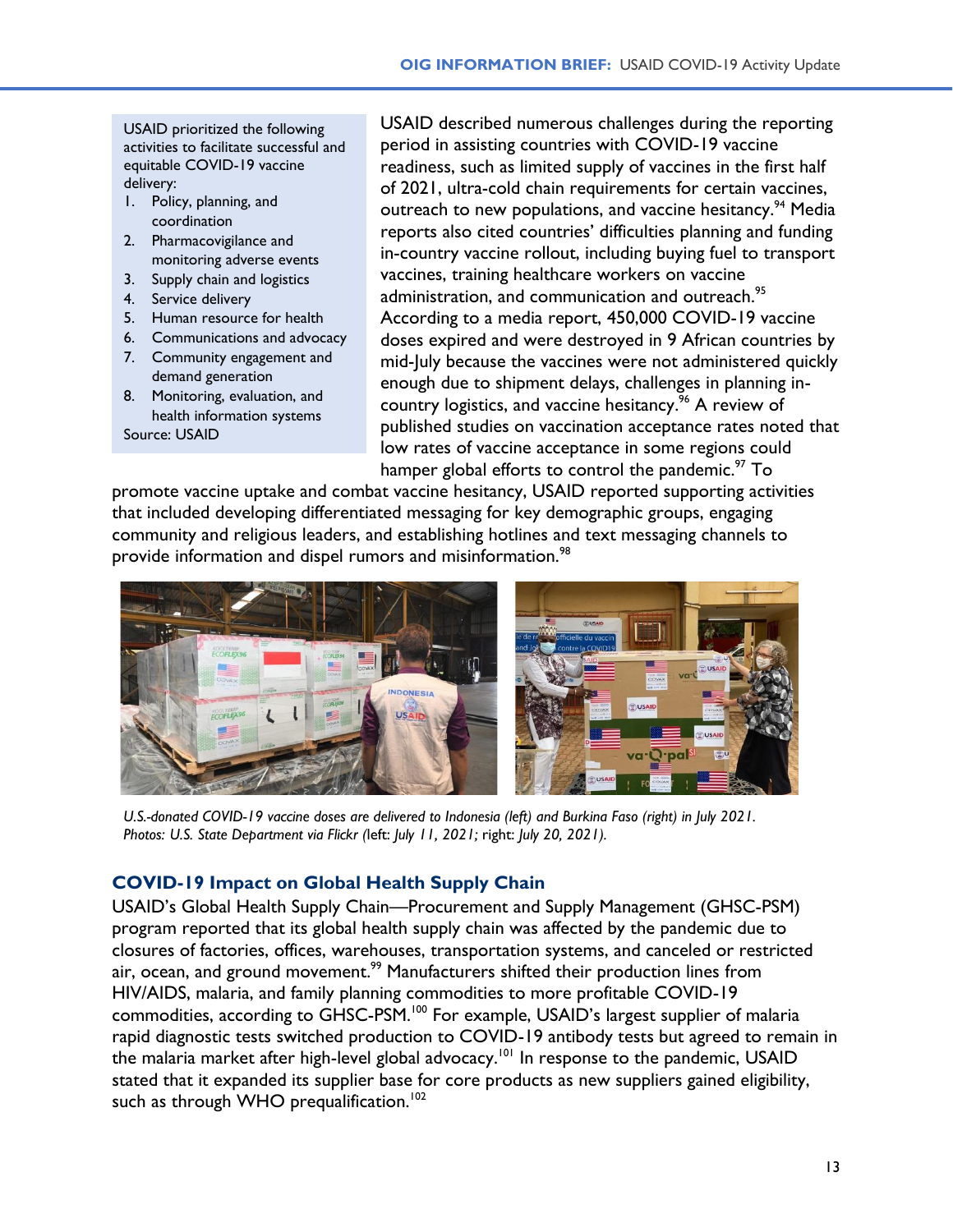Manufacturing capacity and logistics were constrained in China and India—the major global sources for raw materials and finished pharmaceutical products—due to lockdowns and export restrictions, according to a GHSC-PSM report.<sup>[103](#page-27-0)</sup> Moreover, the Agency stated that while most pharmaceutical manufacturers were considered essential, they depended on nonessential suppliers, like packaging suppliers.<sup>[104](#page-27-0)</sup> Due to production and logistics constraints, USAID reported a 10-15 percent drop in on-time delivery for GHSC-PSM. [105](#page-27-0) Laboratory commodities were most affected by the delays, as GHSC-PSM reported that 10 percent of laboratory commodities were impacted in quarter 3 of fiscal year 2020.<sup>[106](#page-27-0)</sup> To promote continued manufacturing and movement of health products amidst pandemic-related restrictions, USAID advocated for countries to expand the range of services deemed essential to include logistics services. [107](#page-27-0)

In response to the drastic reduction in air freight capacity on passenger flights and carriers' inability to honor their contract rates early in the pandemic, USAID reported transitioning to a spot-bidding model for procurement of air freight services on a shipment-by-shipment basis. $^{\rm 108}$  $^{\rm 108}$  $^{\rm 108}$ The Agency later adopted the spot bid strategy for international ocean container shipments as well to secure the movement of urgent orders and ensure that logistics outlays adjusted to market fluctuations.<sup>[109](#page-27-0)</sup> USAID also employed other creative logistics solutions; for example, GHSC-PSM reported using charter flights to deliver HIV/AIDS and malaria commodities from India and the United Arab Emirates to Nigeria.<sup>[110](#page-27-0)</sup> USAID stated that freight costs increased significantly, amounting to an average increase of 3 percent for sea freight and 24 percent for air freight over pre-pandemic costs.<sup>[111](#page-27-0)</sup>

According to USAID, commodity cost increases were largely mitigated due to long-term agreements with major program suppliers, yet the Agency paid more for certain products, such as malaria rapid diagnostic tests, due to limited availability of raw materials and the competing production of COVID-19 diagnostic tests.<sup>[112](#page-27-0)</sup> GHSC-PSM also adjusted stock allocations and prioritized deliveries to countries with the greatest stock risk, according to USAID.<sup>[113](#page-27-0)</sup> The Agency did not move stocks between countries once delivered, but did adjust allocations from regional distribution centers and manufacturers based on urgent need. [114](#page-27-0) GHSC-PSM also reported that it preordered and stockpiled commodities, positioned commodities closer to service delivery points, and developed alternative distribution and warehousing solutions to adapt to these conditions.<sup>[115](#page-27-0)</sup> Despite significant impacts to intermediate supply chain metrics, USAID reported that there was no programmatic impact to patients in treatment or testing, nor were there any national-level stockouts caused by pandemic-related delays to USAID-funded orders.<sup>[116](#page-27-0)</sup>

In addition to procurement of commodities from global suppliers, USAID also described providing technical assistance for local production of COVID-19 commodities, such as supporting South African local manufacturers to retool production lines to make personal protective equipment through Project Last Mile.<sup>[117](#page-28-0)</sup> Additionally, the Promoting the Quality of Medicines Plus program in Pakistan supported sanitizer production by hospitals and remdesivir production by BF Biosciences Ltd. (Ferozsons), according to the Agency.<sup>[118](#page-28-0)</sup> USAID also advised countries on health commodity markets and regulatory systems, including assistance to national regulatory authorities evaluating emergency use authorizations for COVID-19 health commodities.<sup>[119](#page-28-0)</sup>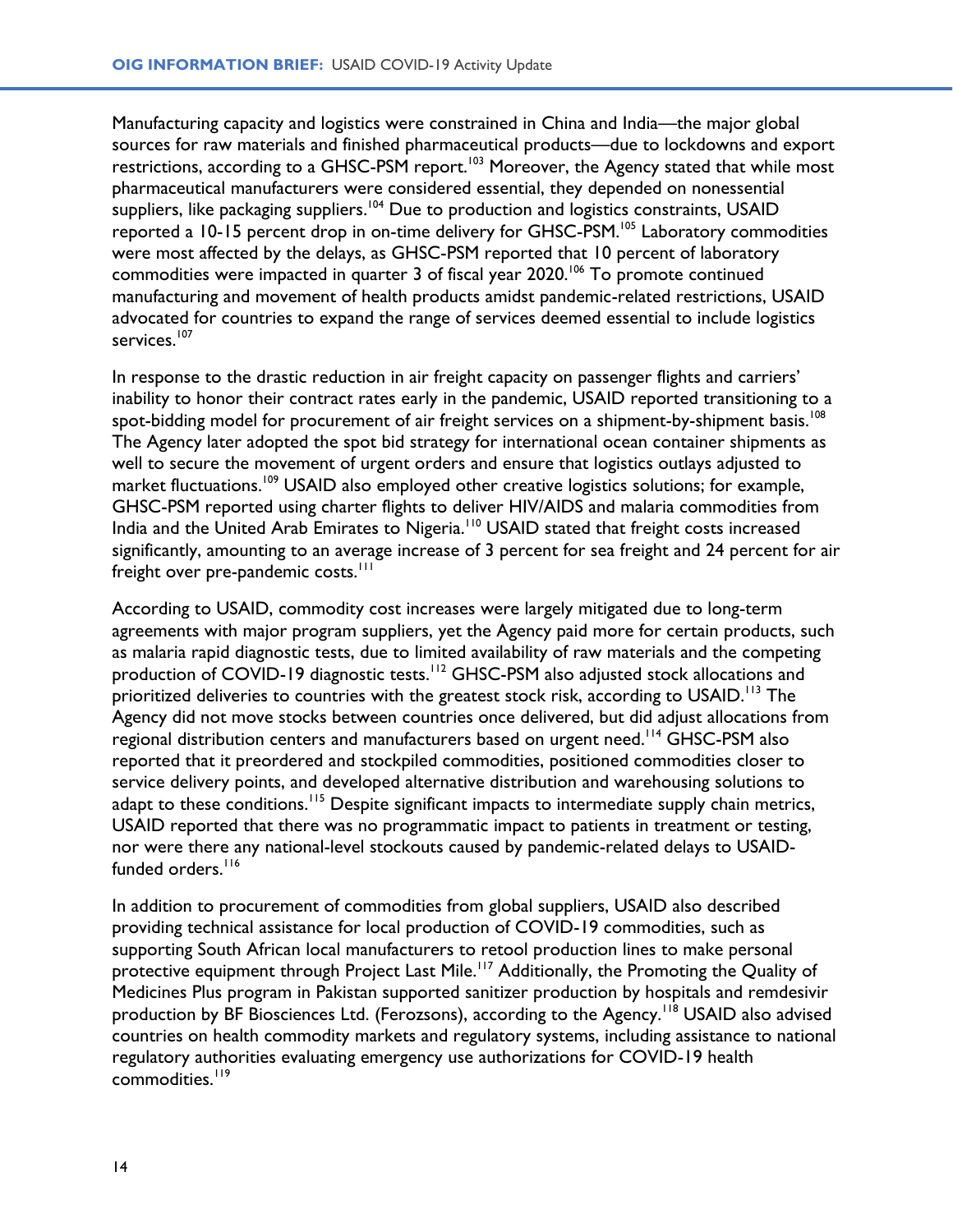### **USAID HUMANITARIAN EFFORTS**

During the reporting period, USAID reported that its humanitarian implementers provided lifesaving assistance—such as food and nutrition, protection, health, and water, sanitation, and hygiene—to address pandemic impacts.<sup>[120](#page-28-0)</sup> For example, implementer World Food Programme provided cash assistance to more than 30,000 poor beneficiaries in Dhaka, Bangladesh, as well as in-kind food assistance to 459,465 beneficiaries and cash assistance to 213,115 beneficiaries in Madagascar.<sup>[121](#page-28-0)</sup> In Bangladesh, the Agency highlighted protection activities for women and girls by implementer International Rescue Committee that raised gender-based violence awareness and offered support services to survivors in host communities in  $\mathsf{Cox}'$ s Bazar district.  $^{122}$  $^{122}$  $^{122}$  In Libya, USAID reported that implementer International Organization for Migration provided hygiene kits, health awareness sessions, and medical consultations to vulnerable populations.<sup>[123](#page-28-0)</sup> The Agency stated that implementers in Syria operated three intensive care units, supported mobile medical units, provided cash-based transfers and food assistance to populations countrywide, and rehabilitated critical water and sanitation networks in government-controlled areas.<sup>[124](#page-28-0)</sup> In Sudan, USAID described efforts by implementers to minimize COVID-19 spread by providing water, sanitation, and hygiene services, disseminating preventive messages, and improving the functionality and capacity of isolation centers.<sup>[125](#page-28-0)</sup>

The Agency reported that security, public health, and economic challenges contributed to program delays and inefficiency in its humanitarian response to COVID-19.<sup>[126](#page-28-0)</sup> For example, conflict and insecurity in Chad and Nigeria and movement restrictions in Bangladesh impeded implementers from carrying out activities.<sup>[127](#page-28-0)</sup> In El Salvador, Guatemala, and Honduras, USAID reported that movement restrictions, enhanced health and safety protocols, and social distancing delayed distribution events and program monitoring.<sup>[128](#page-28-0)</sup> According to USAID, economic decline and exchange rate fluctuations in Cameroon, Sudan, Syria, and Yemen negatively affected implementers' programs; for instance, the World Food Programme in Cameroon faced higher programmatic costs due to increases in cash transfer value to ensure that beneficiaries were able to purchase adequate food.<sup>[129](#page-28-0)</sup> USAID reported that its humanitarian implementers were able to overcome and continue programming despite these challenges.  $^{130}$  $^{130}$  $^{130}$ 

#### **COVID-19 Impact in the Northern Triangle**

The COVID-19 pandemic has strained health systems, compounded humanitarian needs, and exacerbated the root causes of migration—such as corruption, violence, trafficking, and poverty—in the Northern Triangle countries of El Salvador, Honduras, and Guatemala, according to USAID and NSC.<sup>[131](#page-28-0)</sup> The Agency stated that COVID-19 and its secondary impacts would continue to affect migration from the region and that increased numbers of migrant arrivals at the U.S.-Mexico border could persist if COVID-19 is not brought under control in these countries.<sup>[132](#page-28-0)</sup> The Agency suggested that helping to end the pandemic would ameliorate the pandemic's exacerbation of the root causes of irregular migration.<sup>[133](#page-28-0)</sup>

USAID activated the Northern Triangle Task Force (NTTF) on April 13, 2021, to coordinate its support for the U.S. government response to irregular migration from the Northern Triangle countries.<sup>[134](#page-28-0)</sup> According to the Agency, the NTTF is also coordinating with the CTF to address the pandemic's immediate health impacts in the three countries and is considering the pandemic's crosscutting effects on existing root causes of migration, as well as how to address the longer-term economic and social impacts of COVID-19.<sup>[135](#page-28-0)</sup>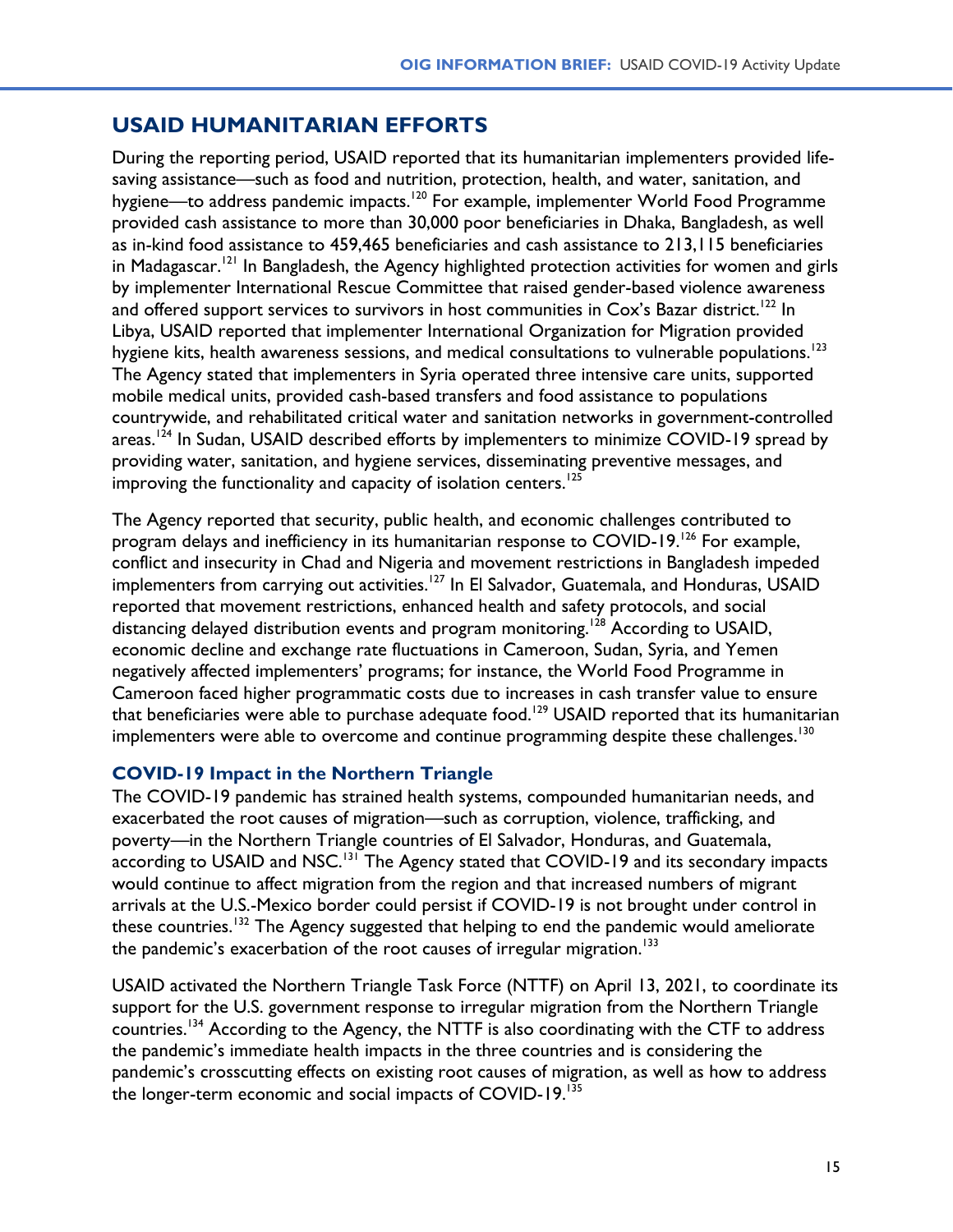



USAID reported committing \$117.3 million, obligating \$86.9 million, and disbursing \$35.1 million in COVID-19 supplemental funds to the Northern Triangle countries, as of August 1, 2021 (see Figure 6).<sup>[136](#page-28-0)</sup> According to the Agency, its COVID-19 programs in the region address immediate health needs by providing laboratory and hygiene supplies, strengthening contact tracing efforts, training health workers to manage COVID-19 cases, and bolstering oxygen systems for critical care.<sup>[137](#page-28-0)</sup> Additionally, the White House announced the donation and delivery of 3 million COVID-19 vaccine doses to El Salvador, 4.5 million to Guatemala, and 3 million to Honduras, as of August 3, 2021, and USAID reported supporting vaccine readiness in the three countries.<sup>[138](#page-28-0)</sup> The Agency believed that widespread vaccine coverage would help control COVID-19 and spur economic recovery and reopening in the countries.<sup>[139](#page-28-0)</sup>

The Agency also described supporting activities to address COVID-19 secondary impacts, such as reducing food insecurity among vulnerable households and building resiliency in agricultural communities, during the reporting period.<sup>[140](#page-28-0)</sup> In Guatemala, USAID implementer World Food Programme provided cash assistance to more than 15,000 families.<sup>[141](#page-28-0)</sup> In Honduras, USAID reported that implementer GOAL provided agricultural materials to 2,348 farming families, which were estimated in turn to help meet the food needs of 11,740 people.<sup>[142](#page-28-0)</sup>

# **USAID EFFORTS TO MITIGATE SECOND-ORDER IMPACTS**

According to USAID, the pandemic's second-order impacts during the reporting period included global democratic backsliding such as crackdowns on domestic opposition and curtailing civil rights, a rise in gender-based violence and violence against children, an increase in food insecurity, and weakening government finances and services.<sup>[143](#page-28-0)</sup> USAID reported using ESF

Source: OIG analysis of data from USAID.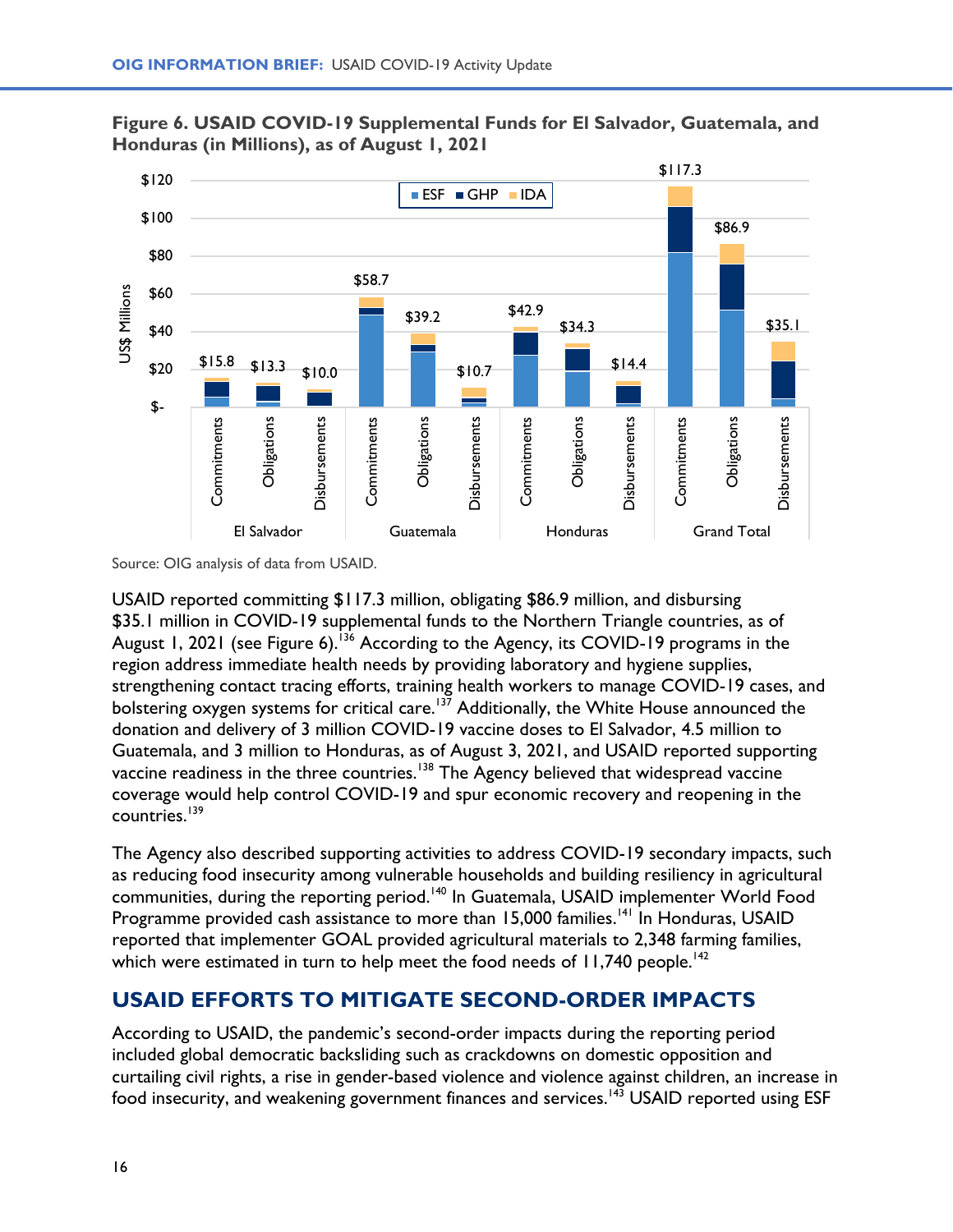funds to invest in communities' resilience and capacity to mitigate and respond to second-order economic, civilian-security, stabilization, and democratic-governance impacts of COVID-19.<sup>[144](#page-28-0)</sup> For example, the Agency highlighted efforts to support independent media in Serbia with their oversight and accountability of the government's COVID-19 response; help local actors in Botswana, Kenya, and Morocco set up hotlines and shelters, provide legal aid, and increase public awareness to address the increased violence; and fund programs to analyze COVID-19 impacts on food prices, systems, and insecurity.<sup>[145](#page-28-0)</sup> According to USAID, the primary challenge in addressing the second-order impacts was that the scale of need outweighed available funding. $146$ 

The World Bank estimated that the pandemic pushed 88 million to 155 million more people into extreme poverty last year—the first global rise in extreme poverty since the  $1990s$ .<sup>[147](#page-28-0)</sup> USAID stated that its development programs to improve livelihoods, education, food security, and social services can also address the elements of extreme poverty.<sup>[148](#page-28-0)</sup> For example, Family Care First | REACT in Cambodia used USAID COVID-19 assistance to support 750 households from December 2020 to July 2021 with cash transfers to help meet their basic needs.<sup>[149](#page-28-0)</sup> In addition, the Agency's women's economic empowerment programs trained women entrepreneurs in the Philippines to sell online and helped women-owned garment businesses in West Africa manufacture personal protective equipment to meet increased global demand.<sup>[150](#page-28-0)</sup>

#### **Addressing the COVID-19 Impact on People with Disabilities**

An estimated one billion people, or 15 percent of the world's population, experiences some form of disability, according to the World Bank.<sup>[151](#page-28-0)</sup> The United Nations reported that people with disabilities are at increased risk of exposure to COVID-19, and are more likely to face discrimination in accessing healthcare services, lose their job during the pandemic, and encounter greater difficulties returning to work in the pandemic recovery.<sup>[152](#page-28-0)</sup> In addition, they confront unique barriers from COVID-19 mitigation measures. For example, the Disability Rights Education & Defense Fund reported that people who are deaf, hard of hearing, or have developmental disabilities experience increased barriers to communication if the other person is wearing a mask, and that people with mobility disabilities and those who use assistive technologies like ventilators may be unable to wear masks.<sup>[153](#page-28-0)</sup> Transitioning health services to telehealth platforms also presents challenges, according to Massachusetts General Hospital, as telehealth tools may not be compatible with certain programs for people who are blind or have low vision, such as screen readers; may be difficult to navigate for those with cognitive delays; or may not be accessible without sign language interpreters or captioning for those who are deaf or hard of hearing.<sup>[154](#page-28-0)</sup>

According to USAID, its Disability Policy outlines the Agency's commitment to not discriminate against people with disabilities and to make efforts to include them in programs and activities.<sup>[155](#page-28-0)</sup> USAID reported that it is a member of the Global Action on Disability Network—which hosted a roundtable on disability and COVID-19 in June 2020—and that it maintains connections with representative organizations affiliated with those with disabilities that are involved in implementation of USAID-supported projects at the local level. [156](#page-28-0) USAID also highlighted how some of its projects responded to the pandemic. For example, the Agency reported that implementer BelAPD in Belarus created accessible COVID-19-related health and safety information in plain language with the guidance of people with cognitive disabilities and widely distributed the final product through partner organizations and social protection service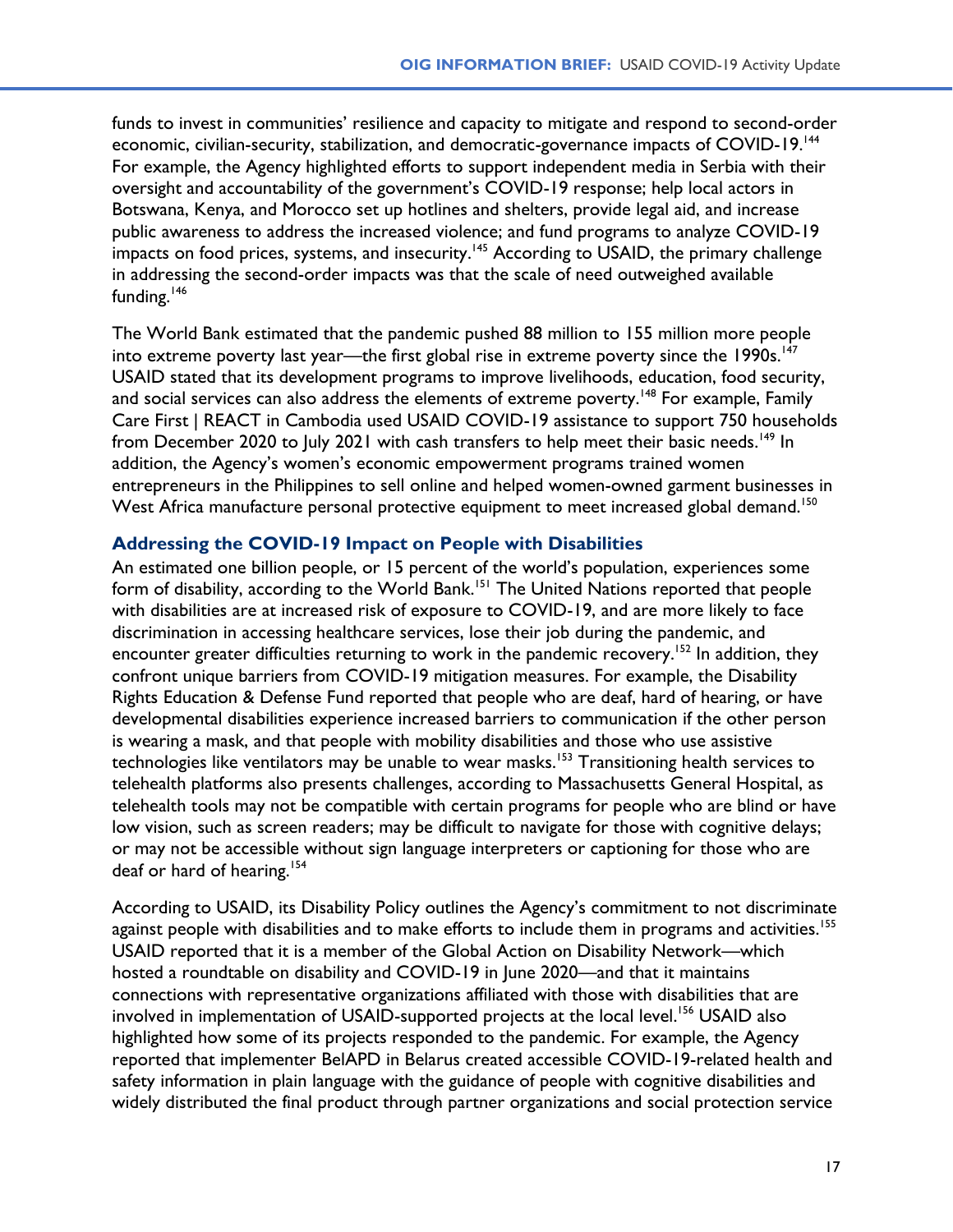providers in the country.<sup>[157](#page-28-0)</sup> In India, implementer Shanta Memorial Rehabilitation Center trained 385 women with disabilities on using telemedicine during the pandemic; provided beneficiaries with access to food, menstrual products, sanitizers, and essential supplies during lockdowns; and offered domestic violence safety and response counseling.<sup>[158](#page-28-0)</sup>

In response to the economic barriers faced by people with disabilities during the pandemic, USAID focused its annual Disability Fund Notice of Funding Availability for missions—\$7.5 million for fiscal year 2020—on the employment and economic empowerment of people with disabilities.<sup>[159](#page-28-0)</sup> The Agency reported receiving proposals, often designed in collaboration with disability rights organizations, for projects that would respond to pandemic challenges and opportunities, including in Armenia, Madagascar, Nepal, Serbia, Togo, and Zimbabwe. [160](#page-28-0) In the education sector, USAID stated that it was working in Kenya and Tajikistan to provide accessible digital and printed books for children with disabilities before the pandemic, and that these accessible books allowed students with or without disabilities to continue learning from home during the pandemic.<sup>[161](#page-28-0)</sup> For governance, USAID's Global Elections and Political Transitions Mechanism supported a briefing paper from the International Foundation on Electoral Systems that outlined the political rights and challenges faced by marginalized groups—including people with disabilities—with regards to political and electoral engagement during the pandemic, as well as opportunities for systemic change and best practices to mitigate those challenges.<sup>[162](#page-29-0)</sup>

# **OTHER U.S. FOREIGN ASSISTANCE AGENCIES**

OIG oversees three other U.S. foreign assistance agencies: the Millennium Challenge Corporation, U.S. African Development Foundation, and Inter‐American Foundation.

#### **Millennium Challenge Corporation**

MCC works to reduce poverty in developing countries by targeting constraints to long-term economic growth and development progress.<sup>[163](#page-29-0)</sup> MCC reported that the economic effects of COVID-19 have had a modest impact on the number of countries eligible for MCC investments, as candidate countries must be classified as low-income or lower-middle-income by the World Bank.<sup>[164](#page-29-0)</sup> For fiscal year 2022, the number of eligible countries will increase by 3 to a total of 81 countries, according to MCC.[165](#page-29-0) MCC reported that indicators on its annual scorecard, including just and democratic governance, have not shown significant change in the number of countries considered for compact selection.<sup>[166](#page-29-0)</sup> According to MCC, efforts are underway to account for the impact of COVID-19 on targeted outcomes of MCC's programs.<sup>[167](#page-29-0)</sup> Specifically, independent evaluations of MCC programs are collecting additional data, including behavioral changes related to COVID-19.<sup>[168](#page-29-0)</sup>

MCC reported adapting its operations during the reporting period, such as increasing investment in digital infrastructure for virtual oversight and initiating mission-critical, temporary-duty travel to provide direct oversight and support to partner staff.<sup>[169](#page-29-0)</sup> Moreover, a waiver allowing virtual technical evaluations was extended until December 1, 2021, because continued travel restrictions prevented panel members from attending evaluation meetings in person, according to MCC.<sup>[170](#page-29-0)</sup> However, MCC decided not to extend two waivers past their May 31, 2021, expiration: the waiver to facilitate sole sourcing/direct contracting for qualifying emergency purchases and the bid security requirement waiver.<sup>[171](#page-29-0)</sup>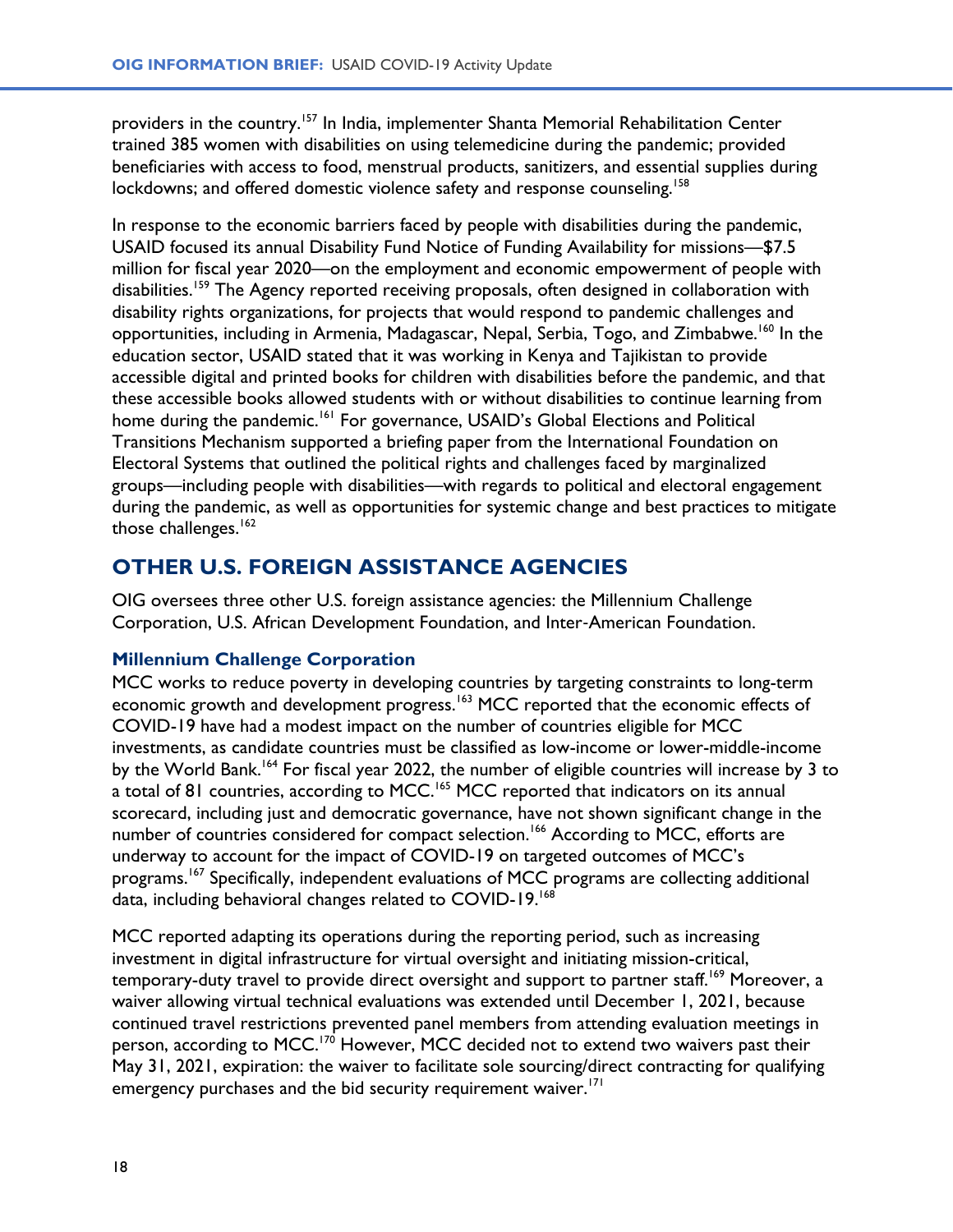The 2021 Consolidated Appropriations Act authorized MCC to extend compacts for up to one year to mitigate the effects of the COVID-19 pandemic.<sup>[172](#page-29-0)</sup> According to MCC, as of July 2021, one compact extension was approved, two requests were under review for approval, and two more requests were expected to be submitted (see Table 3).<sup>[173](#page-29-0)</sup> MCC stated that its criteria for compact extensions and additional funds were based on the impact of COVID-19 on compact implementation, such as budget, activities, procurements, and programs.<sup>[174](#page-29-0)</sup> MCC awarded its first extension to the Ghana Compact on June 17, 2021.<sup>[175](#page-29-0)</sup> MCC reported that the Ghana Compact was significantly slowed by COVID-19 disruptions to operations, such as travel restrictions, supply chain issues, changing priorities of government implementing partners, temporary closures of work sites and government offices, and Millennium Challenge Accounts  $MCA$ ) staff and contractors contracting coronavirus.<sup>[176](#page-29-0)</sup> According to MCC, extending the Ghana Compact allows for sustainable compact implementation and transition of services to beneficiary organizations without compromising health, safety, environmental standards, or oversight.<sup>[177](#page-29-0)</sup>

| <b>Country</b> | <b>Original End</b><br>Date, | <b>Extension End</b><br><b>Date</b> | Length of<br><b>Extension</b> | <b>Additional</b><br><b>Funds</b> | <b>Status</b>                 |
|----------------|------------------------------|-------------------------------------|-------------------------------|-----------------------------------|-------------------------------|
| Ghana          | September 6, 2021            | June 6, 2022                        | 9 months                      | \$8.0 million                     | Approved                      |
| <b>Benin</b>   | June 22, 2022                | June 22, 2023                       | 12 months                     | \$16.0 million                    | Pending approval <sup>a</sup> |
| Morocco        | June 30, 2022                | March 31, 2023                      | 9 months                      | $$10.5$ million                   | Pending approval              |
| Niger          | January 26, 2023             | January 26, 2024                    | 12 months                     | \$5.6 million                     | Pending submission            |
| Côte d'Ivoire  | August 5, 2024               | August 5, 2025                      | 12 months                     | $$12.0$ million                   | Pending submission            |

#### **Table 3. Status of MCC Compact Extensions, as of July 2021**

<sup>a</sup> MCC reported that its Board of Directors has approved the Benin extension and that the congressional notification is pending.

Source: MCC.

MCC also reported that it adapted compacts to support operations during the COVID-19 pandemic. For example, the Tunisia Compact—a \$498.7 million investment to improve trade, transportation, and water infrastructure—will extend the period between signing and entry into force from 16 to 24 months to allow the Tunisian government's vaccination efforts to advance before major infrastructure works and technical assistance begin.<sup>[178](#page-29-0)</sup> MCC reported that during this window, MCC and the Tunisian government will set up MCA-Tunisia and undertake preparatory work.<sup>[179](#page-29-0)</sup>

During the reporting period, MCC issued guidance to MCAs to mitigate and manage risks posed by COVID-19 on the MCA workforce and programs.<sup>[180](#page-29-0)</sup> MCC also stated that a challenge this reporting period was access to COVID-19 vaccines for MCA staff.<sup>[181](#page-29-0)</sup> According to MCC, MCC staff overseas received vaccinations in February and March 2021, while MCA local staff had to rely on their government to obtain vaccinations.<sup>[182](#page-29-0)</sup>

MCC submitted a domestic workforce reentry and future-of-work plan to OMB on July 19, 2021.<sup>[183](#page-29-0)</sup> According to the plan, MCC will conduct a 9-month pilot from September 2021 to June 2022, with expanded telework and remote work options for Washington-based staff, compressed and flexible work schedules, and traditional in-office work schedules.<sup>[184](#page-29-0)</sup> The plan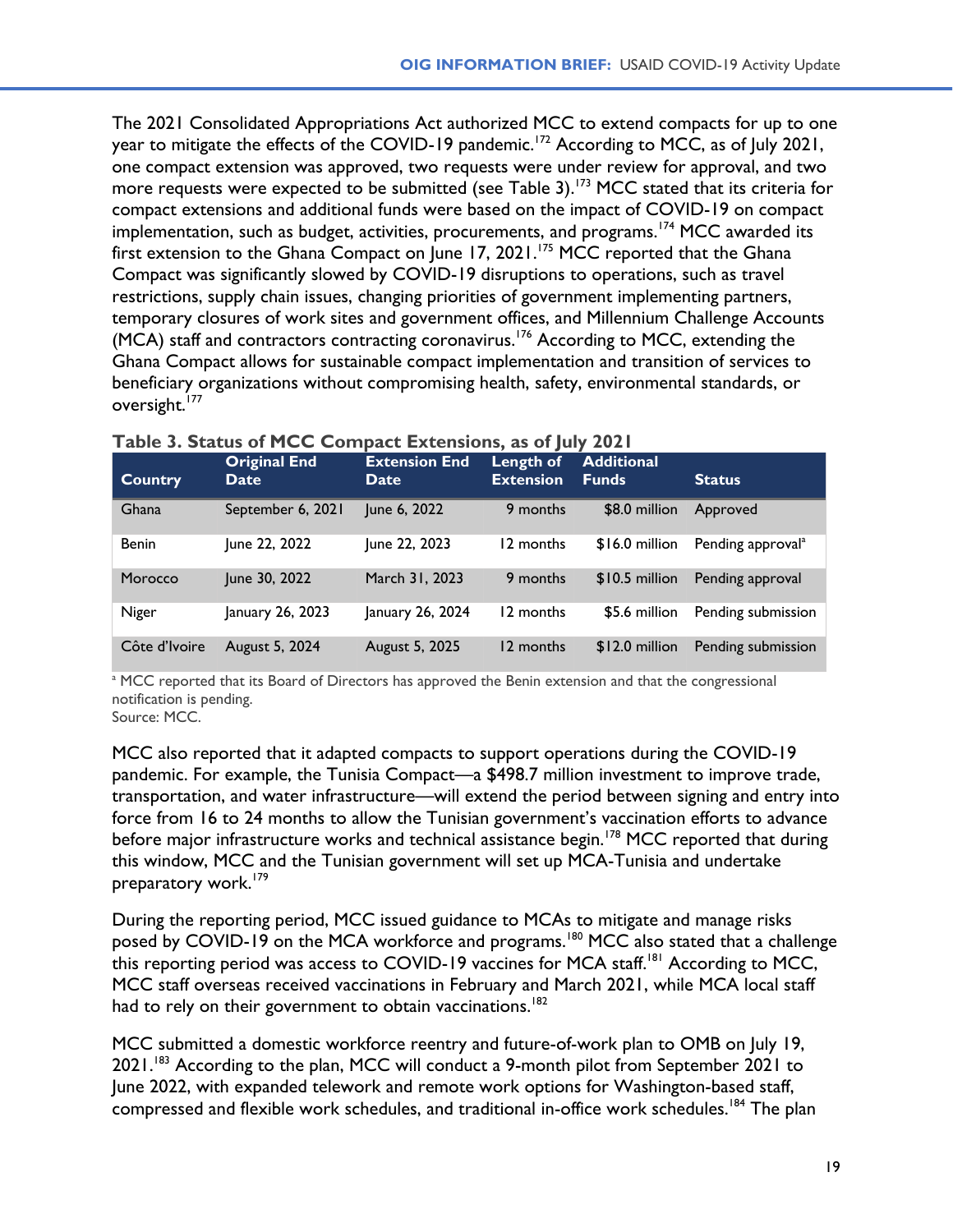includes evaluation of staff experiences, cost implications, and the agency's ability to meet its targets in the hybrid model. MCC said that it will use the results of the pilot to determine a best approach to workforce policies and planning for the longer term.<sup>[185](#page-29-0)</sup> MCC later updated its plan to align with the July 27, 2021, guidance from the CDC, which required all staff and visitors to wear masks in domestic facilities regardless of vaccination status.<sup>[186](#page-29-0)</sup> Additionally, MCC reported receiving guidance on July 29, 2021, from OMB and the Safer Federal Workforce Task Force requiring MCC employees and onsite contractors to be fully vaccinated or meet testing, social distancing, and masking requirements.<sup>[187](#page-29-0)</sup>

#### **U.S. African Development Foundation**

USADF supports African-led development that aims to improve community enterprises through financial investment and technical support.<sup>[188](#page-29-0)</sup> One of USADF's programs to mitigate the socioeconomic impact of COVID-19 is the Capital for African Resilience-Building and Enterprises Support (C.A.R.E.S) program.<sup>[189](#page-29-0)</sup> USADF reported that the program assisted Agriculture & Value Addition Multi-Purpose Ltd. (AVAMCU)—a rice-producing cooperative in southern Nigeria—that was impacted by the pandemic and movement restrictions with a grant to boost the group's working capital and technical support to aid in project management and training through a local partner.<sup>[190](#page-29-0)</sup> According to USADF, AVAMCU was able to cultivate 25 hectares of rice paddy, a 5-fold increase compared to pre-grant plans.<sup>[191](#page-29-0)</sup> Another C.A.R.E.S. grantee, Women Farmers Advancement Network (WOFAN)—a network of cooperative farming societies owned by small-scale, low-income rice farmers in Northern Nigeria— struggled during the pandemic to find supplies such as fertilizers, seed, and pesticides.<sup>[192](#page-29-0)</sup> USADF reported that WOFAN used a USADF grant to source additional farming supplies and boost working capital to almost triple their production to between 180 and 200 bags of rice every week. [193](#page-29-0)

During the reporting period, USADF described pandemic-related challenges to its operations and staff as renewed lockdowns and movement restrictions hindered its country teams from traveling to project sites and delayed project development and design. [194](#page-29-0) For example, an entire country team contracted the coronavirus while the program coordinator of another country died from COVID-19 in July.<sup>[195](#page-29-0)</sup> USADF also reported hardships among staff caring for family members during a wave of new infections.<sup>[196](#page-29-0)</sup> Domestically, USADF reported a plan for workplace reentry on October 1, 2021, and a hybrid work model that requires staff to report to the Washington office at least twice per week and allows for potential flex-work options.<sup>[197](#page-29-0)</sup>

#### **Inter**‐**American Foundation**

IAF assists grassroots groups and nongovernmental organizations by funding development projects across Latin America and the Caribbean.<sup>[198](#page-29-0)</sup> According to IAF, its grantees have continued to adapt to the challenges presented by the pandemic. In Colombia, IAF reported that its grantees diversified their markets by delivering directly to consumers and selling products in farmers' markets.<sup>[199](#page-29-0)</sup> Another Colombian grantee, Corporación Sistema de Comunicación Para La Paz (SIPAZ), which was established to raise awareness of the country's Peace Accords, held seminars for other grantees to enhance resiliency during the pandemic, covering topics such as self-care and using art and culture to protect young people and build community.[200](#page-29-0)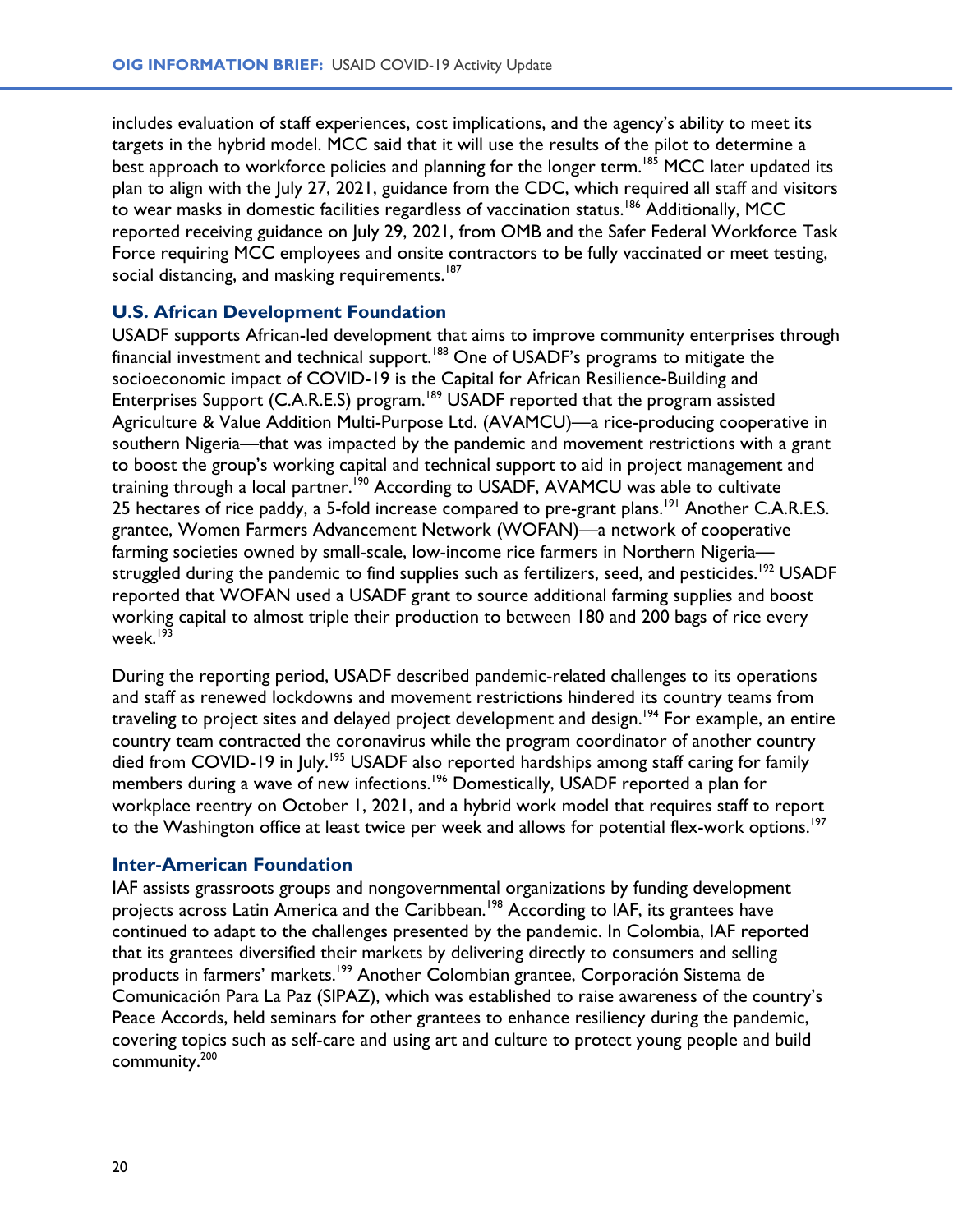During this reporting period, an ongoing challenge reported by IAF was the COVID-19 risks of in-person gatherings, which limited the agency's ability to meet with grantees in-person across the region. As a result, agency staff took a virtual approach to grantmaking, monitoring, and learning.<sup>[201](#page-29-0)</sup> According to IAF, agency staff have not traveled to the region and in-country staff and contractors have not been able to travel internally as needed.<sup>[202](#page-29-0)</sup> Additionally, IAF stated that grantees reported concerns about psychosocial issues and increased domestic violence, with some grantees requesting additional funds for psychosocial support, including for their staff. [203](#page-29-0)

IAF also reported preparing for workforce reentry, developing a safety plan in accordance with OMB guidance, and submitting a reentry plan to OMB that has most staff in a telework and in-office hybrid work arrangement beginning January 1, 2022.<sup>[204](#page-29-0)</sup> According to the reentry plan, IAF staff will be able to continue to telework, work in the office as scheduled, or remain entirely remote with agency approval.<sup>[205](#page-29-0)</sup>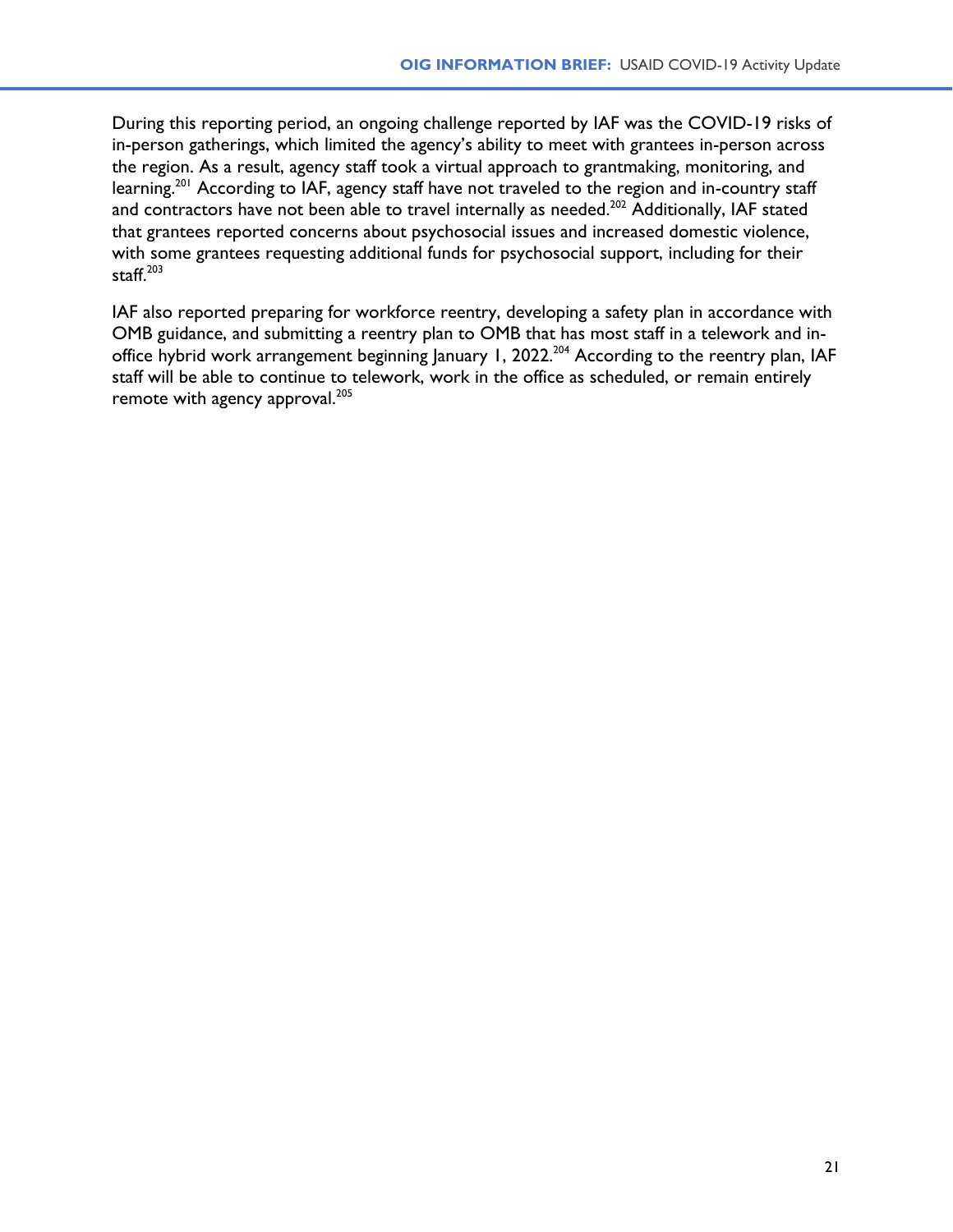### **OIG'S COVID-19 OVERSIGHT**

During the reporting period, OIG was in the process of updating its COVID-19 Oversight Plan to take into consideration new USAID response efforts and funding. The October 2020 [COVID-19 Oversight Plan](https://oig.usaid.gov/node/4360) outlines OIG's efforts for fiscal years 2021-2022, including audits focused on USAID's COVID-19 response, audits of USAID programs and activities affected by the pandemic, and fraud awareness initiatives.

#### **Audit and Evaluation Updates**

In May 2021, OIG published an [audit report on USAID missions' capacity](https://oig.usaid.gov/node/4768) to monitor programs during COVID-19. The report found that pandemic-related challenges, such as movement restrictions and access to information technology, limited the ability of USAID staff to conduct in-person site visits with beneficiaries and verify implementers' data in person. USAID offered flexibilities related to remote monitoring, remote site visits, and deadlines for data quality assessments to help missions continue some program monitoring, but the effectiveness of these flexibilities remains unknown, as pandemic-related restrictions continue to limit in-person engagement. The report did not include any recommendations for the Agency.

An [audit of USAID's policies and procedures for branding and ma](https://oig.usaid.gov/node/4857)rking, published in July 2021, included a review of eight awards containing USAID program materials related to COVID-19. The report found that the selected COVID-19 materials were compliant with the Agency's marking requirements. The report also noted that USAID reiterated the branding and marking requirements for COVID-19-related acquisition and assistance and that Agency leaders emphasized the importance of branding throughout the COVID-19 response.

An ongoing audit plans to explore possible effects of the COVID-19 pandemic on USAID's ability to reach the U.S. Global AIDS Coordinator and Health Diplomacy's target goal of 70 percent local partner participation in U.S. President's Emergency Plan for AIDS Relief (PEPFAR) programs in Africa by 2020. The audit will explore how COVID-19 has altered USAID's operating environment in terms of working with local partners.

OIG completed its [evaluation of USAID's COVID](https://oig.usaid.gov/node/4922)-19 vaccine strategy in September 2021. OIG reviewed USAID policies and guidance related to the global vaccine distribution strategy; the efforts of four USAID missions—Honduras, India, Nigeria, and Ukraine—to assist host governments in their vaccination readiness efforts; and USAID's oversight of its contribution to Gavi for the procurement and delivery of COVID-19 vaccines. The report included two recommendations for the Bureau for Global Health to improve USAID's oversight associated with its ongoing COVID-19 vaccine efforts.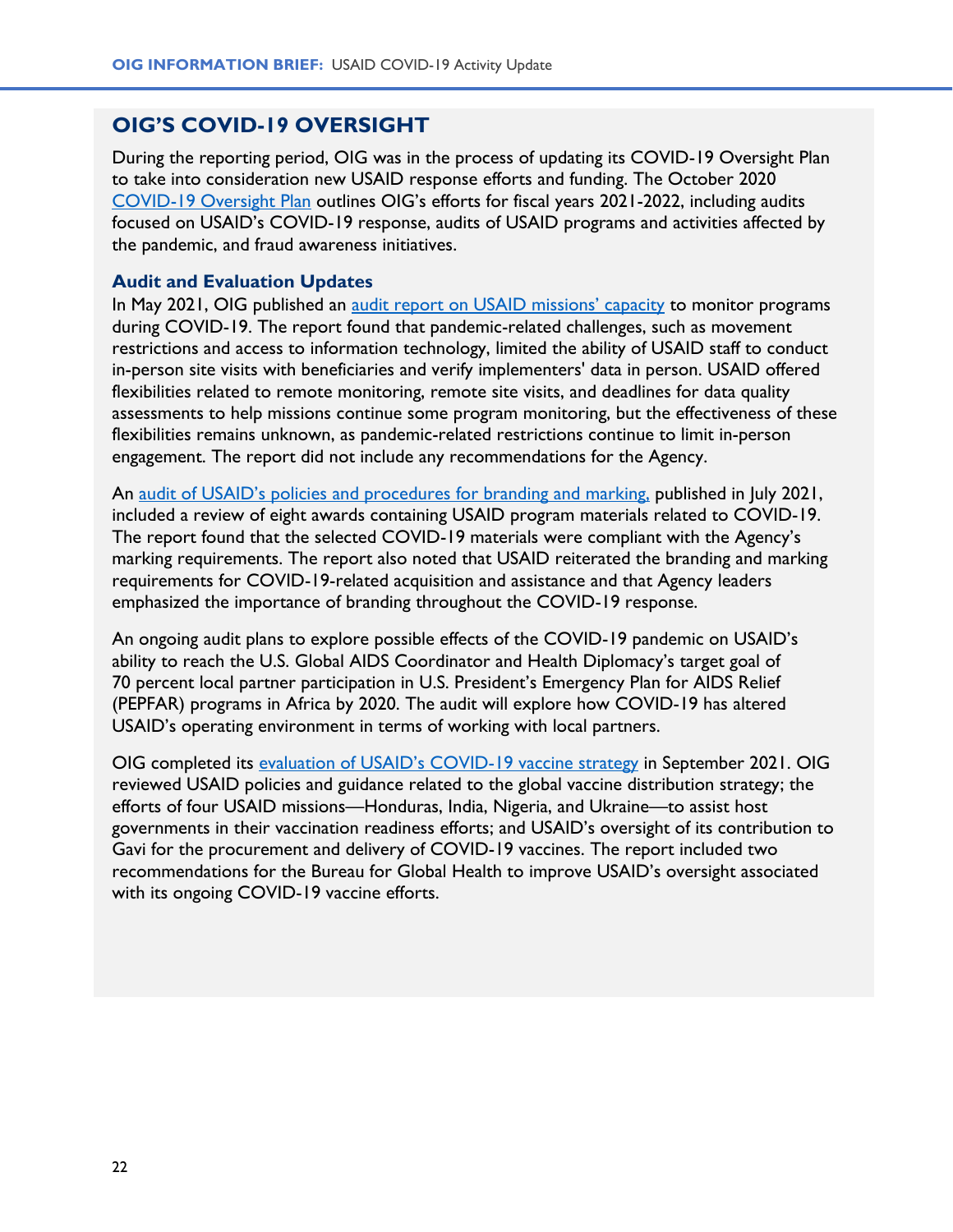#### **Investigation Updates**

During the reporting period, the USAID OIG Office of Investigations continued to monitor disclosures and complaints to OIG's Hotline regarding COVID-19 programming, and open investigations where appropriate. Since the beginning of the pandemic, OIG staff have conducted 165 virtual fraud awareness briefings, reaching a total of 11,645 participants. These briefings identify types of fraud schemes that affect foreign assistance programming. Further, OIG investigators and attorneys from its Office of General Counsel were keynote presenters at multiple forums attended by numerous USAID implementers' legal counsels and compliance officials. In these forums, OIG articulated its expectations for reporting allegations of fraud and misconduct related to COVID-19 programming and the need for implementers to provide timely and transparent responses to OIG requests for information.

The OIG Office of Investigations has been actively involved with the Pandemic Response Accountability Committee (PRAC), specifically serving on the PRAC Law Enforcement Subcommittee and regularly coordinating with partner law enforcement agencies. During the reporting period, the OIG Office of Investigations joined the PRAC Fraud Task Force, opened four criminal investigations, and continued working other previously opened investigations specifically investigating fraud related to the global pandemic and associated relief or aid programs.

COVID‐19‐related fraud, waste, and abuse can be reported through [OIG's website](https://oig.usaid.gov/report-fraud).

### **Other OIG Products**

In addition to the ongoing and completed audits, evaluations, and investigative work during the reporting period noted above, OIG has published these additional resources related to oversight of USAID's COVID-19 response:

- "[USAID Had Limited Control Over COVID-19 Ventilator Donations, Differing From Its](https://oig.usaid.gov/node/4610)  [Customary Response to Public Health Emergencies](https://oig.usaid.gov/node/4610)," (Audit Report 4-936-21-002-P), February 24, 2021.
- "[Challenges USAID Faces in Responding to the COVID-19 Pandemic](https://oig.usaid.gov/node/4085)," July 17, 2020.
- "[Key Questions to Inform USAID's COVID-19 Response](https://oig.usaid.gov/node/4023)," Advisory Notice, May 21, 2020.
- "[OIG Office of Investigations and COVID-19 Fraud Reporting](https://oig.usaid.gov/node/4098)," Fact Sheet.

OIG will continue monitoring USAID's actions in response to the COVID-19 pandemic; conduct additional audit, investigative, and other oversight work as appropriate; and coordinate with oversight counterparts across the world. Additional COVID-19 oversight reports and information can be found on the OIG [website.](https://oig.usaid.gov/coronavirus)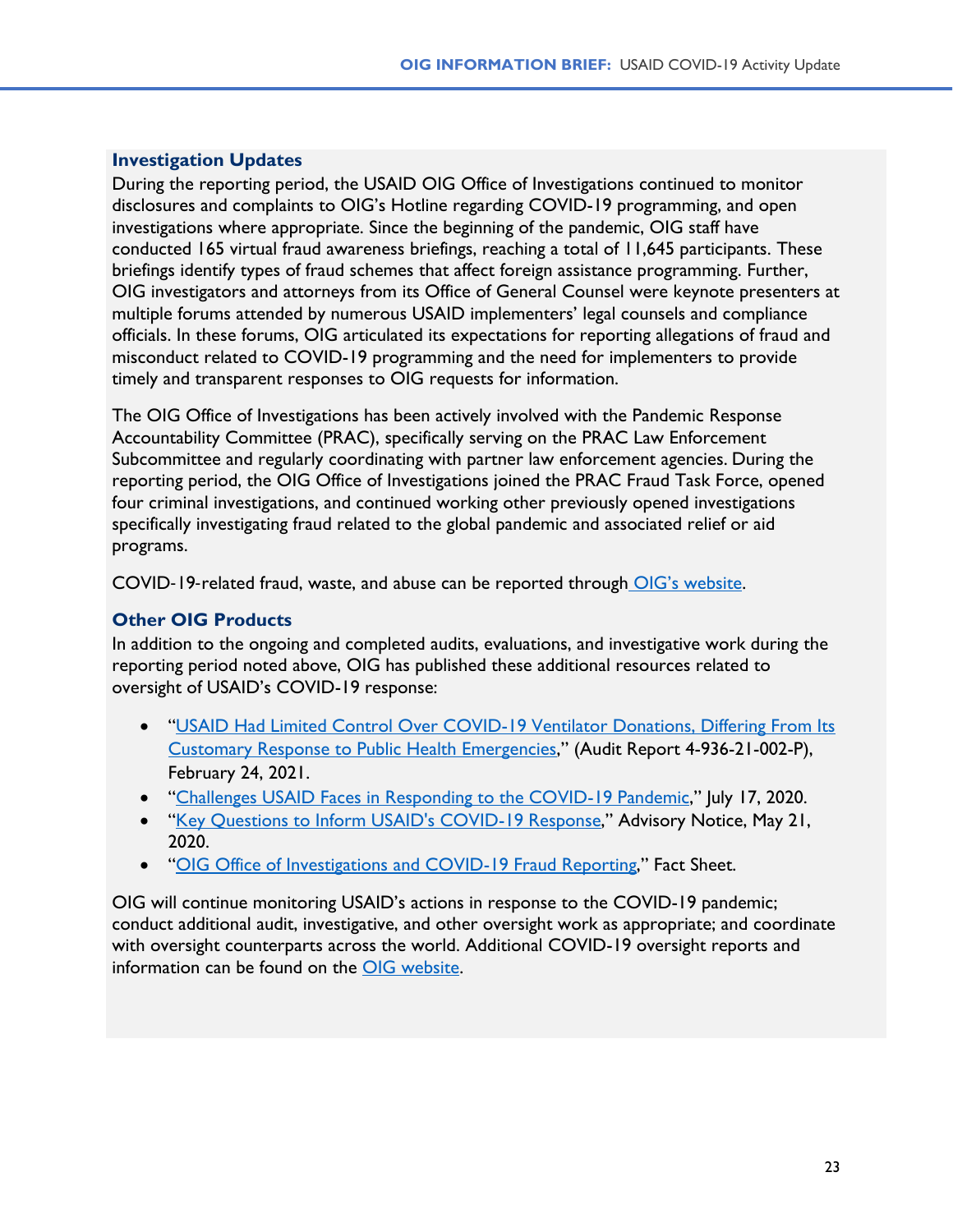# **APPENDIX A. COUNTRIES RECEIVING VENTILATORS AND OXYGEN SUPPORT, AS OF JULY 31, 2021**

| <b>Country</b>        | Ventilators | <b>Oxygen Support</b> | Country             |   | Ventilators   Oxygen Support |
|-----------------------|-------------|-----------------------|---------------------|---|------------------------------|
| Afghanistan           | X           | X                     | Kosovo              | X |                              |
| Bangladesh            | X           |                       | <b>Maldives</b>     | X |                              |
| <b>Bhutan</b>         | X           |                       | Mongolia            | X |                              |
| <b>Bolivia</b>        | X           | X                     | Mozambique          | x | X                            |
| <b>Brazil</b>         | X           |                       | <b>Nauru</b>        | X |                              |
| Colombia              | X           |                       | Nepal               | X |                              |
| Dominican<br>Republic | X           |                       | Nigeria             | X |                              |
| <b>DRC</b>            | X           |                       | Pakistan            | X |                              |
| Ecuador               | X           | X                     | Panama              | X |                              |
| Egypt                 | X           |                       | Papua New<br>Guinea | X |                              |
| El Salvador           | X           |                       | Paraguay            | X |                              |
| Ethiopia              | X           |                       | Peru                | X | X                            |
| Fiji                  | X           |                       | Philippines         | X |                              |
| Ghana                 | X           | X                     | Russia              | X |                              |
| Guatemala             | X           | X                     | Rwanda              | X |                              |
| Haiti                 | X           | X                     | South Africa        | X |                              |
| Honduras              | X           | $\mathbf x$           | Sri Lanka           | X |                              |
| India                 | X           | X                     | St. Kitts & Nevis   | X |                              |
| Indonesia             | X           |                       | Tajikistan          |   | X                            |
| Italy                 | $\mathbf x$ |                       | Uzbekistan          | X |                              |
| Kenya                 | X           | X                     | Vietnam             | X |                              |
| Kiribati              | X           |                       | Zimbabwe            | X |                              |

Note: Countries receiving ventilators are indicated by blue; oxygen support by green; and both ventilators and oxygen support by orange.

Source: USAID.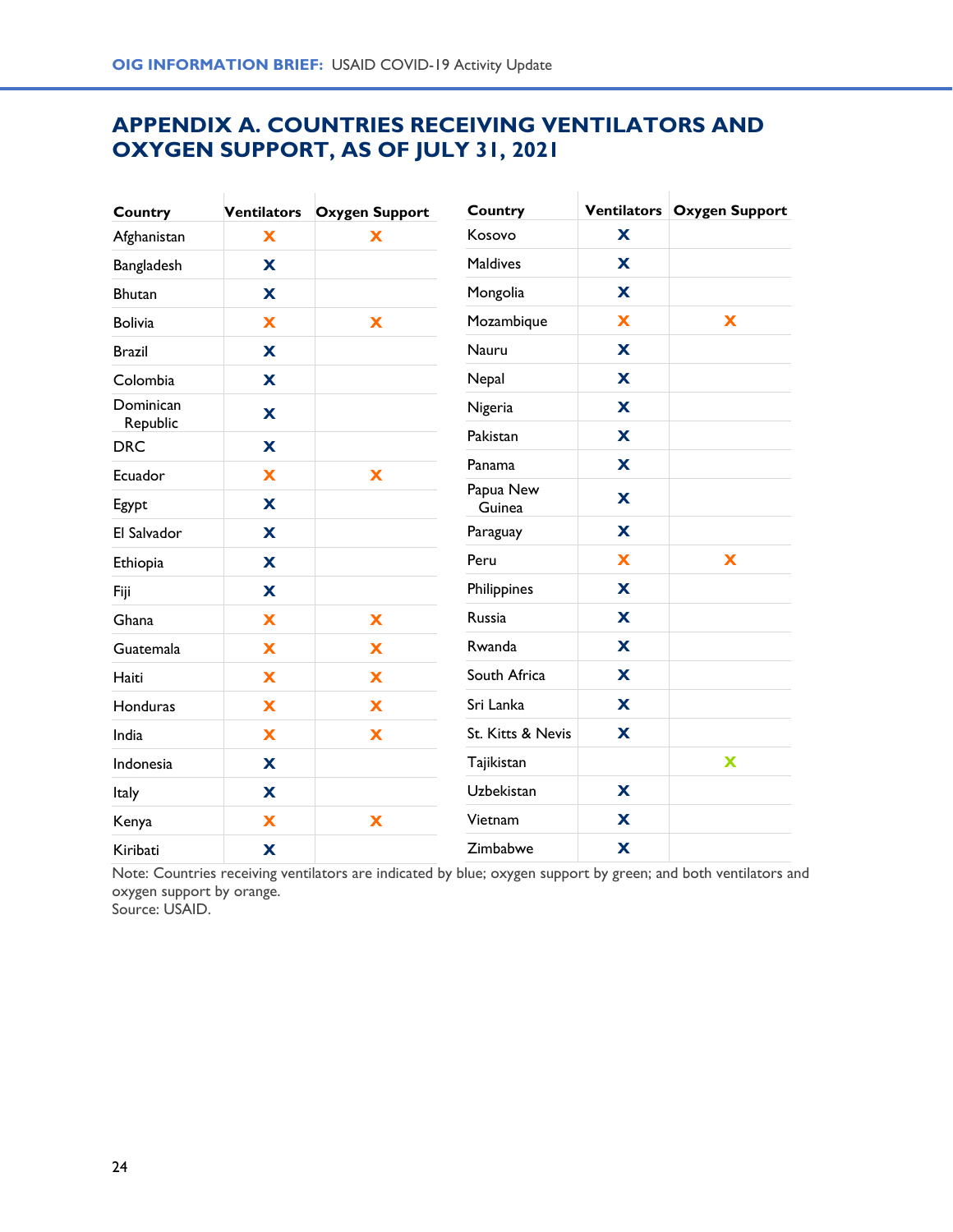# **APPENDIX B. COUNTRIES RECEIVING U.S. GOVERNMENT-DONATED COVID-19 VACCINES, AS OF AUGUST 3, 2021**

| Country             | # of Vaccine<br><b>Doses</b> | Country           | # of Vaccine<br><b>Doses</b> |
|---------------------|------------------------------|-------------------|------------------------------|
| Afghanistan         | 3,300,000                    | Malawi            | 302,000                      |
| Argentina           | 3,500,000                    | Malaysia          | 1,000,000                    |
| Bangladesh          | 5,500,000                    | Mali              | 151,000                      |
| <b>Benin</b>        | 302,000                      | Mauritania        | 302,000                      |
| <b>Bhutan</b>       | 500,000                      | Mexico            | 4,049,000                    |
| <b>Bolivia</b>      | 1,008,000                    | Moldova           | 301,000                      |
| <b>Brazil</b>       | 3,000,000                    | Morocco           | 302,000                      |
| <b>Burkina Faso</b> | 302,000                      | Mozambique        | 302,000                      |
| Cambodia            | 1,058,000                    | Nepal             | 1,534,000                    |
| Cameroon            | 303,000                      | Niger             | 316,000                      |
| Canada              | 2,500,000                    | Nigeria           | 4,000,000                    |
| Central African     |                              | Pakistan          | 5,500,000                    |
| Republic            | 302,000                      | Panama            | 503,000                      |
| Colombia            | 6,000,000                    | Papua New Guinea  | 302,000                      |
| Costa Rica          | 500,000                      | Paraguay          | 2,000,000                    |
| Djibouti            | 151,000                      | Peru              | 2,000,000                    |
| Ecuador             | 2,000,000                    | Philippines       | 6,239,000                    |
| El Salvador         | 3,000,000                    | Republic of Korea | 1,012,000                    |
| Eswatini            | 302,000                      | Senegal           | 302,000                      |
| Ethiopia            | 1,664,000                    | Somalia           | 302,000                      |
| Fiji                | 150,000                      | South Africa      | 5,660,000                    |
| Gambia              | 302,000                      | Sri Lanka         | 1,500,000                    |
| Georgia             | 503,000                      | Sudan             | 604,000                      |
| Guatemala           | 4,500,000                    | Taiwan            | 2,500,000                    |
| Guinea-Bissau       | 302,000                      | Tajikistan        | 1,500,000                    |
| Haiti               | 500,000                      | Tanzania          | 1,058,000                    |
| Honduras            | 3,000,000                    | Thailand          | 1,500,000                    |
| Indonesia           | 8,000,000                    | Tunisia           | 1,000,000                    |
| Jordan              | 503,000                      | Ukraine           | 2,000,000                    |
| Laos                | 1,000,000                    | Uruguay           | 500,000                      |
| Lesotho             | 302,000                      | Uzbekistan        | 3,000,000                    |
| Liberia             | 302,000                      | Vietnam           | 5,000,000                    |
| Madagascar          | 302,000                      | Zambia            | 302,000                      |

Source: White House's list of countries that received U.S.-donated vaccines.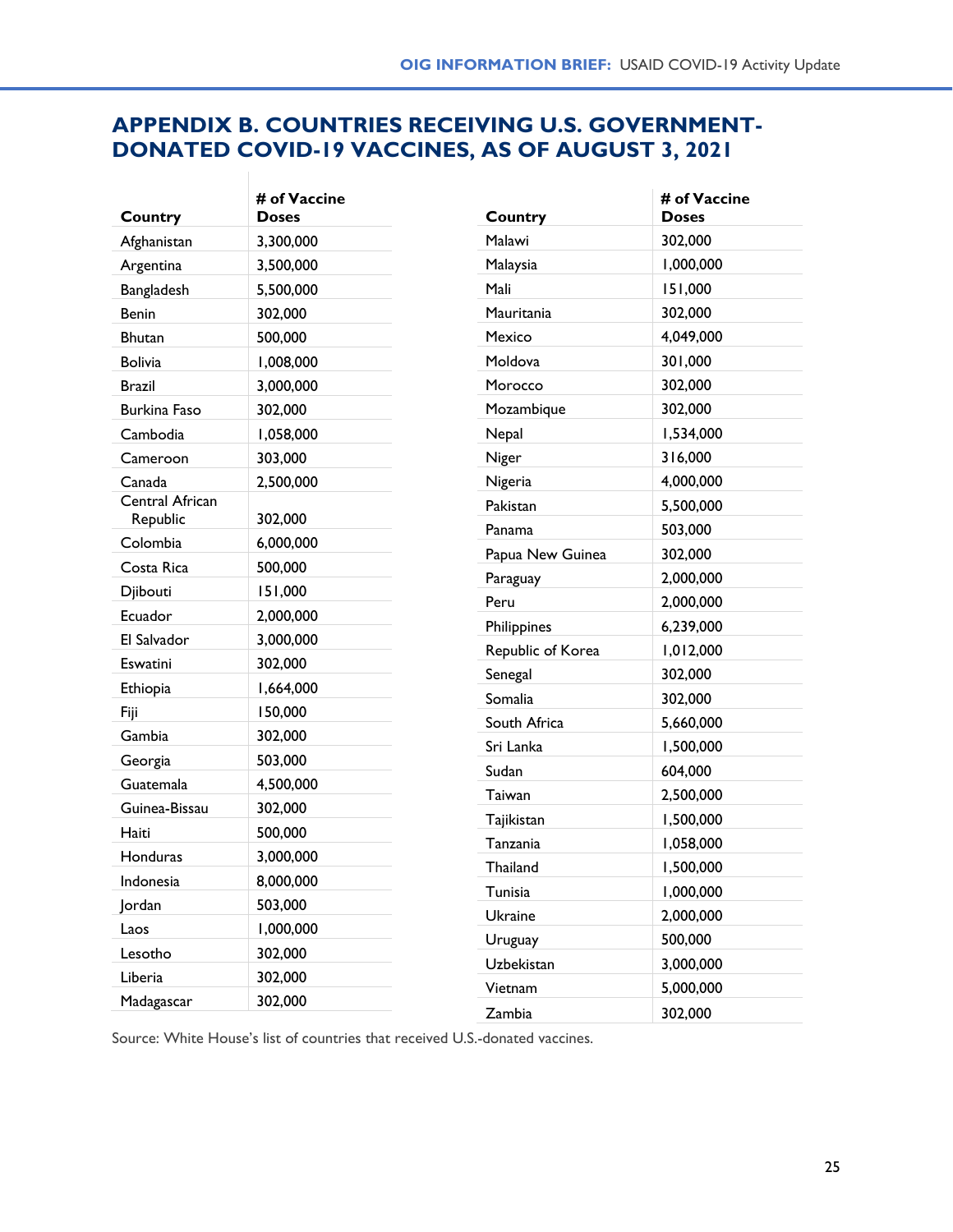# <span id="page-25-0"></span>**END NOTES**

<sup>1</sup> WHO, "Statement on the Eighth Meeting of the International Health Regulations (2005) Emergency Committee Regarding the Coronavirus Disease (COVID-19) Pandemic," July 15, 2021.

Data," accessed on August 3, 2021, at [https://data.humdata.org/dataset/novel-coronavirus-2019-ncov-cases.](https://data.humdata.org/dataset/novel-coronavirus-2019-ncov-cases)

6 Ibid.

<sup>7</sup> WHO, "Statement on the Eighth Meeting of the International Health Regulations (2005) Emergency Committee Regarding the Coronavirus Disease (COVID-19) Pandemic," |uly 15, 2021.

WHO, "COVID-19 Weekly Epidemiological Update," Edition 46, June 29, 2021.

<sup>8</sup> USAID, response to USAID OIG request for information, August 20, 2021, p. 7.

<sup>9</sup> USAID, response to USAID OIG request for information, September 2, 2021.

<sup>10</sup> White House, "U.S. COVID-19 Global Response and Recovery Framework," July 1, 2021, p. 3.

<sup>11</sup> USAID, response to USAID OIG request for information, August 20, 2021, p. 1.

 $12$  lbid., p. 1.

<sup>13</sup> Ibid., p. 1.

 $14$  Ibid., p. 1.

<sup>15</sup> Ibid., p. 2.

<sup>16</sup> USAID, "New USAID COVID-19 Program and Operations Strategy Task Force," USAID Notices, March 9, 2021.

<sup>17</sup> USAID, response to USAID OIG request for information, August 20, 2021, p. 4.

<sup>18</sup> Ibid., pp. 4-5.

<sup>19</sup> USAID COVID-19 Task Force, "COVID-19 Task Force Weekly Update," July 26, 2021.

USAID, "Updated CDC Guidance on Mask Wearing for Fully Vaccinated Individuals," USAID Notices, May 14, 2021.

USAID, "Revised Requirements on Mask-Wearing in USAID Facilities," USAID Notices, July 28, 2021.

<sup>20</sup> USAID, "Updated CDC Guidance on Mask Wearing for Fully Vaccinated Individuals," USAID Notices, May 14, 2021.

<sup>21</sup> USAID, "Revised Requirements on Mask-Wearing in USAID Facilities," USAID Notices, July 28, 2021.

USAID, "Updated: Revised Requirements on Mask Wearing in USAID Domestic Facilities," USAID Notices, July 29, 2021.

<sup>22</sup> USAID, "White House Announcement on Strengthening Safety Protocols for Federal Employees and Onsite Contractors," USAID Notices, July 30, 2021.

<sup>23</sup> USAID, response to USAID OIG request for information, August 20, 2021, p. 7.

<sup>24</sup> Ibid., p. 8.

 $25$  Ibid., p. 7.

<sup>26</sup> Ibid., p. 7.

<sup>27</sup> USAID, "Summary Results of USAID COVID-19 Implementing Partner Survey," May 2021, p. 3.

<sup>28</sup> Ibid., pp. 4-5.

<sup>29</sup> Ibid., pp. 4, 14, 17, and 20.

 $30$  Ibid., pp. 11 and 23.

<sup>31</sup> USAID, response to USAID OIG request for information, August 20, 2021, p. 9.

USAID, "Summary Results of USAID COVID-19 Implementing Partner Survey," May 2021, p. 6.

<sup>32</sup> USAID, "Summary Results of USAID COVID-19 Implementing Partner Survey," May 2021, p. 6.

<sup>33</sup> USAID, response to USAID OIG request for information, August 20, 2021, p. 9.

<sup>34</sup> USAID, "Update on Procurement of Personal Protective Equipment (PPE) and Covered Material," Agency Notice, April 30, 2021.

 $35$  Ibid.

<sup>36</sup> USAID, response to USAID OIG request for information, August 20, 2021, p. 14.

<sup>&</sup>lt;sup>2</sup> White House, "National Strategy for the COVID-19 Response and Pandemic-Preparedness," January 21, 2021, p. 112.

<sup>&</sup>lt;sup>3</sup> USAID, response to USAID OIG request for information, August 20, 2021, p. 2.

<sup>4</sup> USAID, response to USAID OIG request for information, September 2, 2021, p. 1.

<sup>&</sup>lt;sup>5</sup> Johns Hopkins University Center for Systems Science and Engineering, "Novel Coronavirus (COVID-19) Cases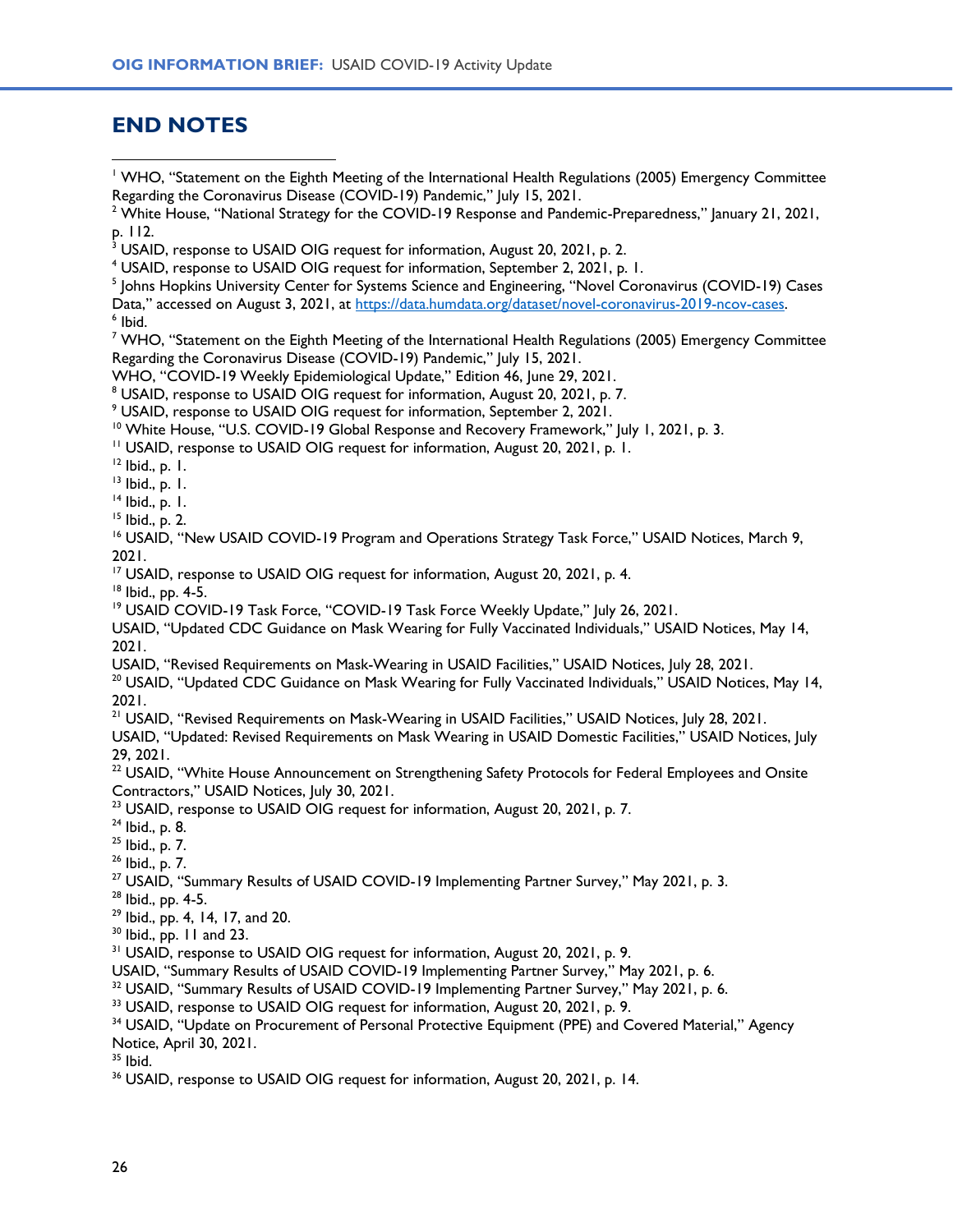<span id="page-26-0"></span> Ibid., p. 14. Ibid., p. 15. <sup>39</sup> USAID, response to USAID OIG request for information, August 20, 2021, p. 28. USAID, "USAID to Provide Initial \$2 Billion to Propel Global Access to COVID-19 Vaccines," Press Release, February 19, 2021. White House, "Fact Sheet: President Biden Announces Historic Vaccine Donation: Half a Billion Pfizer Vaccines to the World's Lowest-Income Nations," June 10, 2021. USAID, "USAID Talking Points COVAX + China," July 22, 2021. USAID, response to USAID OIG request for information, August 20, 2021, p. 16. USAID, "Updated Guidance for USAID Technical Assistance Relating to Non-Approved COVID-19 Vaccines," USAID Notices, June 4, 2021. <sup>42</sup> USAID, response to USAID OIG request for information, August 20, 2021, pp. 17-18. Ibid., pp. 16-17. Ibid., p. 16. Ibid., p. 16. Ibid., p. 17. USAID, response to USAID OIG request for information, September 2, 2021, p. 2. USAID, response to USAID OIG request for information, August 20, 2021, p. 27. USAID, response to USAID OIG request for information, September 2, 2021, p. 1. Coronavirus Preparedness and Response Supplemental Appropriations Act, 2020, P.L. 116-123, 134 Stat. 152- 154. Coronavirus Aid, Relief, and Economic Security Act, P.L. 116-136, 134 Stat. 590. Consolidated Appropriations Act, 2021, P.L. 116-260. <sup>51</sup> USAID, response to USAID OIG request for information, August 20, 2021, p. 27. American Rescue Plan Act of 2021, P.L. 117-2. <sup>53</sup> USAID, response to USAID OIG request for information, September 2, 2021, pp. 2-3. Ibid., p. 2. <sup>55</sup> USAID, response to USAID OIG request for information, October 5, 2021, p. 10. <sup>56</sup> USAID, response to USAID OIG request for information, August 20, 2021, pp. 10-12. Ibid., p. 12. Ibid., p. 12. Ibid., p. 12. Ibid., pp. 10-13.  $<sup>61</sup>$  Ibid., p. 13.</sup> Ibid., p. 13. <sup>63</sup> USAID, response to USAID OIG request for information, November 10, 2020. USAID, response to USAID OIG request for information, August 20, 2021, pp. 19-20. Ibid., pp. 19-20. Ibid., p. 21. Ibid., p. 20. Ibid., p. 22. Ibid., p. 22. USAID, "10th USAID COVID-19 GH Adaptive Management Report (through April 2021)," July 15, 2021, p. 9. <sup>71</sup> USAID, "Daily Written Wrap Up," July 23, 2021. Ibid. <sup>73</sup> USAID, response to USAID OIG request for information, August 20, 2021, p. 23. Ibid., p. 23. Ibid., pp. 24-25. Ibid., p. 24. Ibid., p. 26. Ibid., p. 28. USAID, response to USAID OIG request for information, August 20, 2021, p. 27.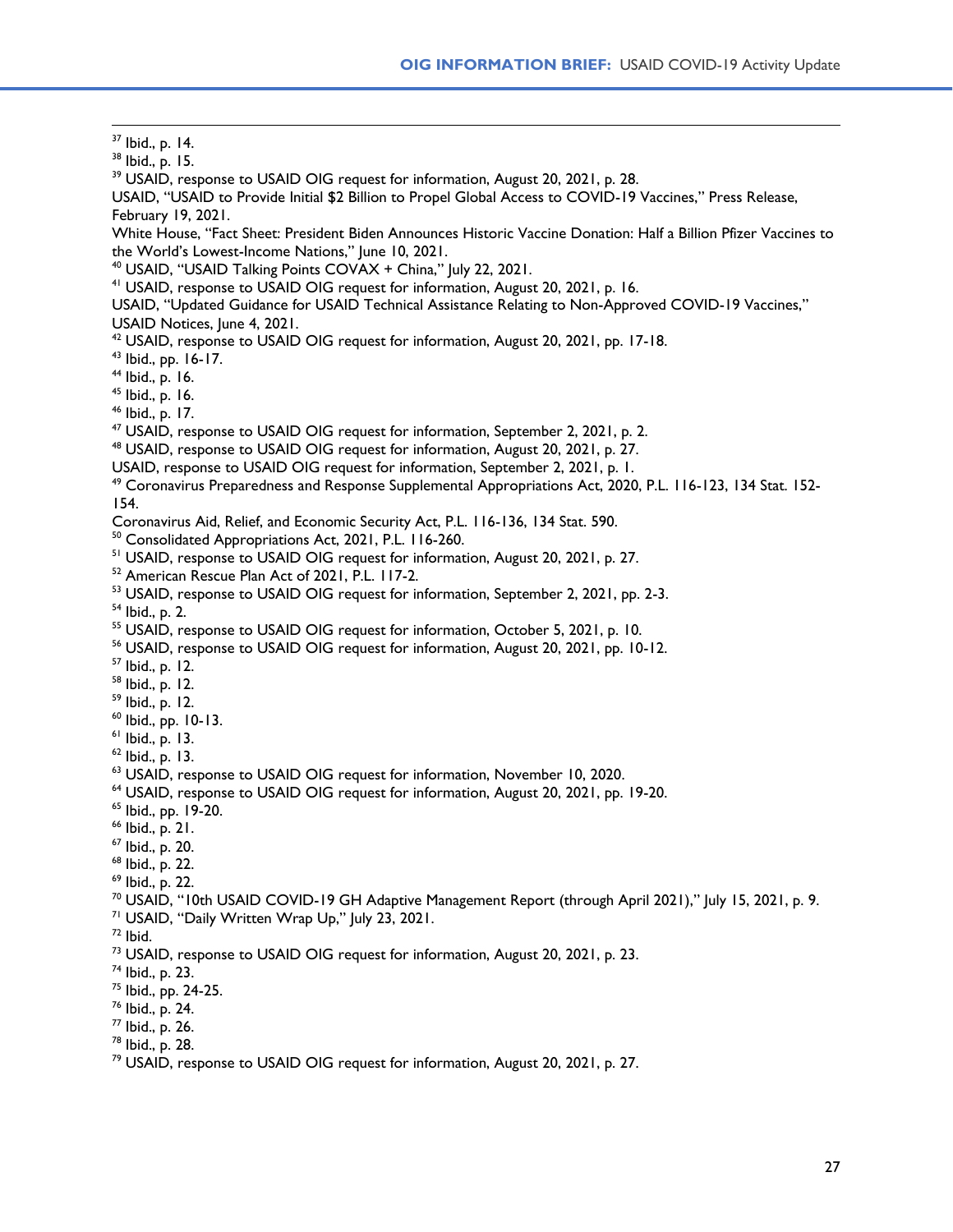<span id="page-27-0"></span>Benjamin Mueller and Rebecca Robbins, "Where Covax, the Vast Global Vaccine Program Went Wrong," The New York Times, August 2, 2021.

 $80$  Jenny Lei Ravelo, "How countries are adapting to AstraZeneca vaccine shortages," Devex, July 8, 2021. Benjamin Mueller and Rebecca Robbins, "Where Covax, the Vast Global Vaccine Program, Went Wrong," The New York Times, August 2, 2021.

81 COVAX, "COVAX Global Supply Forecast," July 12, 2021.

Benjamin Mueller and Rebecca Robbins, "Where Covax, the Vast Global Vaccine Program, Went Wrong," The New York Times, August 2, 2021.

82 White House, "FACT SHEET: Biden-Harris Administration is Providing at least 80 million COVID-19 Vaccines for Global Use, Commits to Leading a Multilateral Effort toward Ending the Pandemic," May 17, 2021.

83 USAID, response to USAID OIG request for information, August 20, 2021, p. 30.

<sup>84</sup> Ibid., pp. 26, 31.

<sup>85</sup> Ibid**.**, p. 27.

<sup>86</sup> White House, "FACT SHEET: President Biden Announces Major Milestone in Administration's Global Vaccination Efforts: More Than 100 Million U.S. COVID-19 Vaccine Doses Donated and Shipped Abroad," August 3, 2021.

<sup>87</sup> White House, "FACT SHEET: President Biden Announces Historic Vaccine Donation: Half a Billion Pfizer Vaccines to the World's Lowest-Income Nations," June 10, 2021.

88 USAID, response to USAID OIG request for information, August 20, 2021, p. 27-28.

89 Benjamin Mueller and Rebecca Robbins, "Where Covax, the Vast Global Vaccine Program Went Wrong," The New York Times, August 2, 2021.

<sup>90</sup> Dave Lawler and Caitlin Owens, "U.S. to buy 500 million Pfizer doses to share with the world," Axios, June 9, 2021.

<sup>91</sup> USAID, response to USAID OIG request for information, August 20, 2021, pp. 31-32.

<sup>92</sup> Ibid., p. 33.

<sup>93</sup> USAID, "10th USAID COVID-19 GH Adaptive Management Report (through April 2021)," July 15, 2021, p. 1.

<sup>94</sup> USAID, response to USAID OIG request for information, August 20, 2021, pp. 30-31.

<sup>95</sup> Benjamin Mueller and Rebecca Robbins, "Where Covax, the Vast Global Vaccine Program, Went Wrong," The New York Times, August 2, 2021.

Sara Jerving, "African nations have destroyed 450,000 expired COVID-19 vaccine doses," Devex, July 15, 2021. % Sara Ierving, "African nations have destroyed 450,000 expired COVID-19 vaccine doses," Devex, July 15, 2021.

<sup>97</sup> Malik Sallam, "COVID-19 Vaccine Hesitancy Worldwide: A Concise Systematic Review of Vaccine Acceptance Rates," Vaccines, February 16, 2021.

<sup>98</sup> USAID, response to USAID OIG request for information, August 20, 2021, p. 34.

99 GHSC-PSM, "Fiscal year 2020 Annual Report," April 2021, p. 10.

<sup>100</sup> Ibid.

<sup>101</sup> USAID, response to USAID OIG request for information, August 20, 2021, p. 38.

<sup>102</sup> Ibid., p. 39.

103 GHSC-PSM, "Fiscal year 2020 Quarterly Report – Quarter 3," May 5, 2021, p. 10.

<sup>104</sup> USAID, response to USAID OIG request for information, August 20, 2021, p. 35. <sup>105</sup> Ibid., p. 36.

<sup>106</sup> GHSC-PSM, "Fiscal year 2020 Quarterly Report – Quarter 3," May 5, 2021, p. 14.

<sup>107</sup> USAID, response to USAID OIG request for information, August 20, 2021, p. 35.

<sup>108</sup> Ibid., pp. 36-37.

<sup>109</sup> USAID, response to USAID OIG request for information, August 20, 2021, pp. 36-38.

<sup>110</sup> GHSC-PSM, "Fiscal year 2020 Quarterly Report – Quarter 3," May 5, 2021, p. 11.

<sup>111</sup> USAID, response to USAID OIG request for information, August 20, 2021, p. 37.

<sup>112</sup> USAID, response to USAID OIG request for information, August 20, 2021, p. 37.

GHSC-PSM, "Fiscal year 2020 Annual Report," April 2021, p. 39.

<sup>113</sup> USAID, response to USAID OIG request for information, August 20, 2021, p. 36.

<sup>114</sup> Ibid., p. 39.

<sup>115</sup> GHSC-PSM, "Fiscal year 2020 Annual Report," April 2021, p. 11.

<sup>116</sup> USAID, response to USAID OIG request for information, August 20, 2021, pp. 36, 39.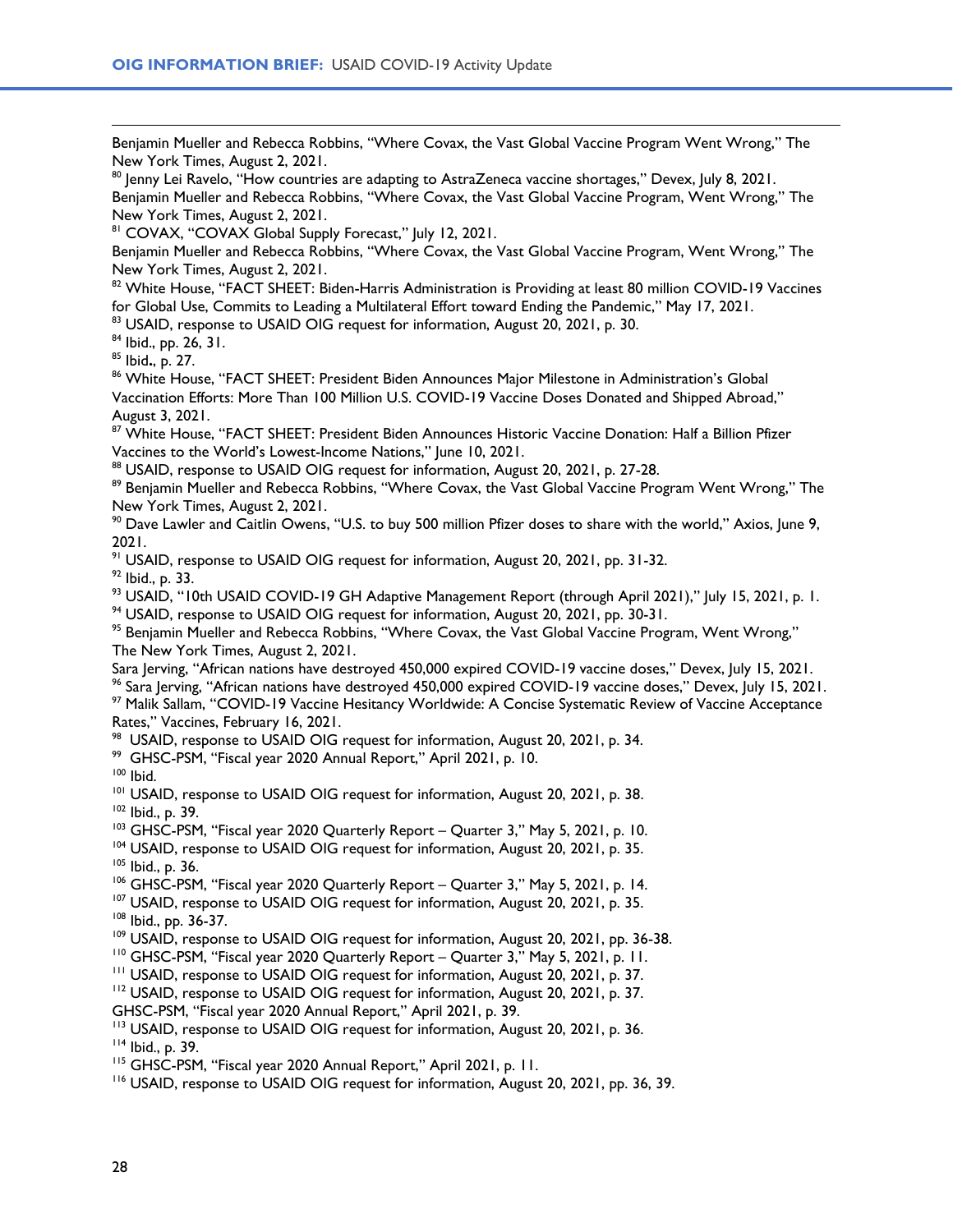<span id="page-28-0"></span><sup>117</sup> Ibid., pp. 39-40. <sup>118</sup> Ibid., p. 40. <sup>119</sup> Ibid., p. 40.  $120$  Ibid., p. 41. <sup>121</sup> Ibid., pp. 41-42. <sup>122</sup> Ibid., p. 42. <sup>123</sup> Ibid., p. 42. <sup>124</sup> Ibid., p. 42.  $125$  Ibid., p. 42. <sup>126</sup> Ibid., p. 43. <sup>127</sup> Ibid., pp. 43-44. <sup>128</sup> Ibid., p. 44. <sup>129</sup> Ibid., pp. 44-45. <sup>130</sup> Ibid., p. 43. <sup>131</sup> USAID, response to USAID OIG request for information, August 20, 2021, p. 45. National Security Council, "U.S. Strategy for Addressing the Root Causes of Migration in Central America," July 2021, p. 1. <sup>132</sup> USAID, response to USAID OIG request for information, August 20, 2021, p. 45. <sup>133</sup> Ibid., p. 47. <sup>134</sup> USAID, "Activation of a Northern Triangle Task Force at the U.S. Agency for International Development," USAID Notices, April 15, 2021. 135 USAID, response to USAID OIG request for information, August 20, 2021, p. 45. <sup>136</sup> Ibid., p. 46. <sup>137</sup> Ibid., p. 46. <sup>138</sup> USAID, response to USAID OIG request for information, August 20, 2021, p. 46. White House, "Fact Sheet: President Biden Announces Major Milestone in Administration's Global Vaccination Efforts: More Than 100 Million U.S. COVID-19 Vaccine Doses Donated and Shipped Abroad," August 3, 2021. <sup>139</sup> USAID, response to USAID OIG request for information, August 20, 2021, p. 47. <sup>140</sup> Ibid., p. 42. <sup>141</sup> Ibid., p. 42. <sup>142</sup> Ibid., p. 42. <sup>143</sup> Ibid., pp. 47-48. <sup>144</sup> U.S. Department of State and USAID, "Coronavirus Preparedness and Response Supplemental Appropriations Act, 2020 / Coronavirus Aid, Relief, and Economic Security (CARES) Act Combined Report on Use of Funds," April 1, 2021, p. 14. <sup>145</sup> USAID, response to USAID OIG request for information, August 20, 2021, pp. 47-49. <sup>146</sup> Ibid., p. 49. <sup>147</sup> World Bank, "COVID-19 to Add as Many as 150 Million Extreme Poor by 2021," Press Release NO. 2021/024/DEC-GPV, October 7, 2020, p. 1. <sup>148</sup> USAID, response to USAID OIG request for information, August 20, 2021, p. 51.  $149$  Ibid., p. 51. <sup>150</sup> Ibid., p. 52. <sup>151</sup> World Bank, "Disability Inclusion Overview," March 19, 2021, p. 1. <sup>152</sup> United Nations, "Policy Brief: A Disability Inclusive Response to COVID-19," May 2020, pp. 5-6. <sup>153</sup> Disability Rights Education & Defense Fund, "COVID-19: Face Masks and People with Disabilities," p. 2. <sup>154</sup> Massachusetts General Hospital, "COVID-19's Impact on People with Disabilities," December 17, 2020, p. 2. <sup>155</sup> USAID, response to USAID OIG request for information, August 20, 2021, p. 54. <sup>156</sup> Ibid., p. 54. <sup>157</sup> Ibid., p. 55. <sup>158</sup> Ibid., pp. 57-58. <sup>159</sup> Ibid., p. 53. <sup>160</sup> Ibid., pp. 53-57.

<sup>161</sup> Ibid., p. 55.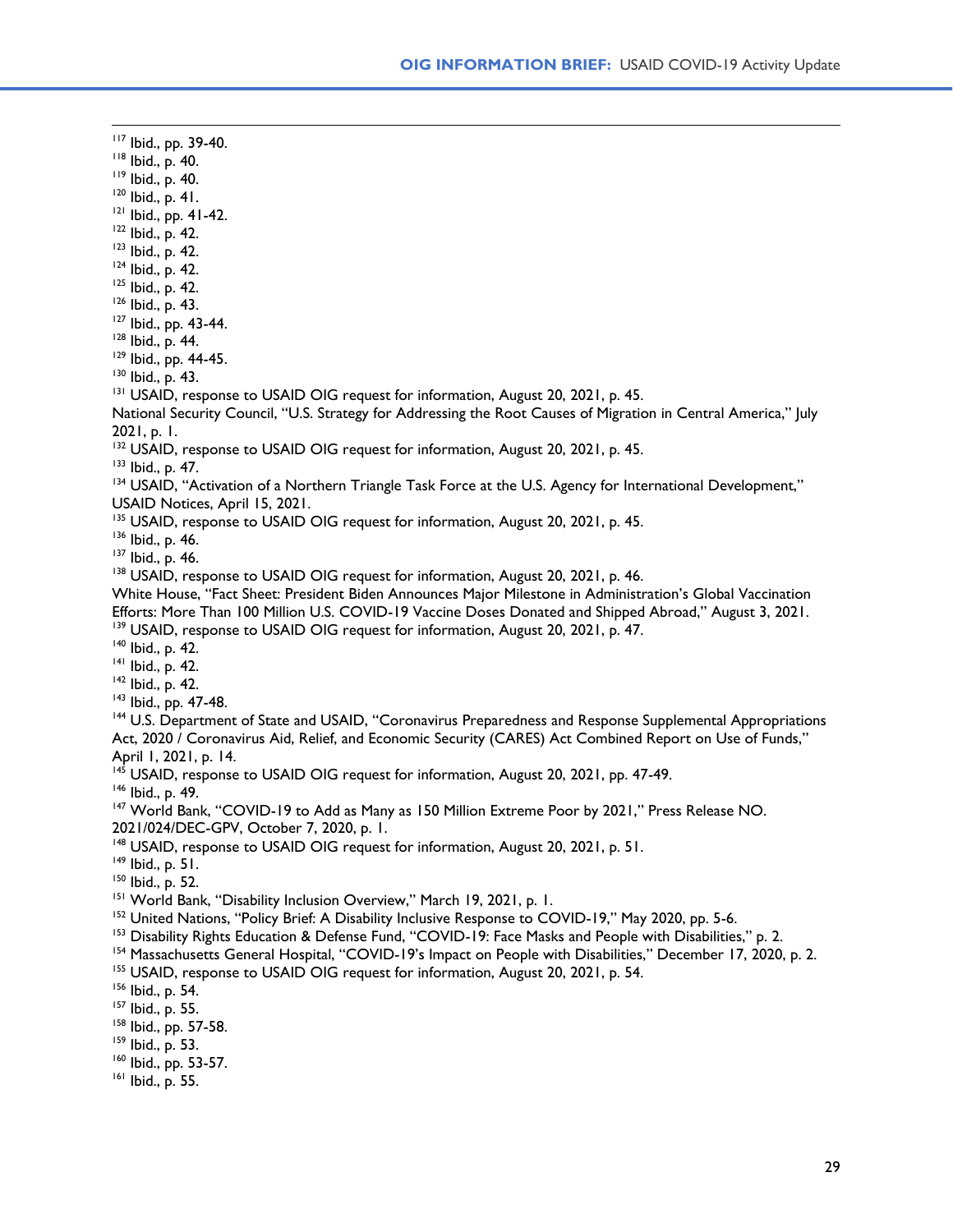<span id="page-29-0"></span> Ibid., pp. 55-56. <sup>163</sup> MCC, response to USAID OIG request for information, July 30, 2021, p. 5. Ibid., p. 3. Ibid., p. 3. Ibid., p. 3. Ibid., p. 6. Ibid., p. 6. Ibid., pp. 3-4. Ibid., p. 2. Ibid., p. 2. <sup>172</sup> Consolidated Appropriations Act, 2021, P.L. 116-260. <sup>173</sup> MCC, response to USAID OIG request for information, July 30, 2021, p. 4. Ibid., p. 5. <sup>175</sup> Ibid., p. 4. Ibid., p. 5. Ibid., p. 5. Ibid., p. 3. Ibid., p. 3. Ibid., p. 3. Ibid., p. 1. Ibid., p. 1. Ibid., p. 6. 184 MCC, "MCC Post-Reentry Personnel Policies and Work Environment 'Future of Work' Plan," p. 3. Ibid., p. 8. 186 MCC, response to USAID OIG request for information, July 30, 2021, p. 7. Ibid., p. 7. <sup>188</sup> United State African Development Foundation (USADF), "Mission," accessed on September 17, 2021, at [https://www.usadf.gov/mission.](https://www.usadf.gov/mission)  189 USADF, "USADF C.A.R.E.S COVID-19 Response," accessed on September 1, 2021, at [https://www.usadf.gov/usadf-cares-covid-19.](https://www.usadf.gov/usadf-cares-covid-19) <sup>190</sup> USADF, "Nigeria A Five-Fold Increase in Rice Production Amidst COVID-19 published on April 16, 2021, at [https://www.usadf.gov/story/705.](https://www.usadf.gov/story/705) Ibid. <sup>192</sup> USADF, "Nigeria Women Rice Farmers Thrive Amidst COVID-19," published on April 1, 2021, at [https://www.usadf.gov/story/704.](https://www.usadf.gov/story/704) Ibid. 194 USADF, response to USAID OIG request for information, August 2, 2021, p. 1. Ibid. Ibid. <sup>197</sup> Ibid., p. 2. <sup>198</sup> Inter-American Foundation (IAF), "Who We Are," accessed on September 17, 2021, at [https://www.iaf.gov/about/.](https://www.iaf.gov/about/) <sup>199</sup> IAF, response to USAID OIG request for information, July 31, 2021, p. 1. Ibid., pp. 1-2. Ibid., p. 2. Ibid., p. 3. Ibid., p. 1. Ibid., p. 2. Ibid., p. 2.